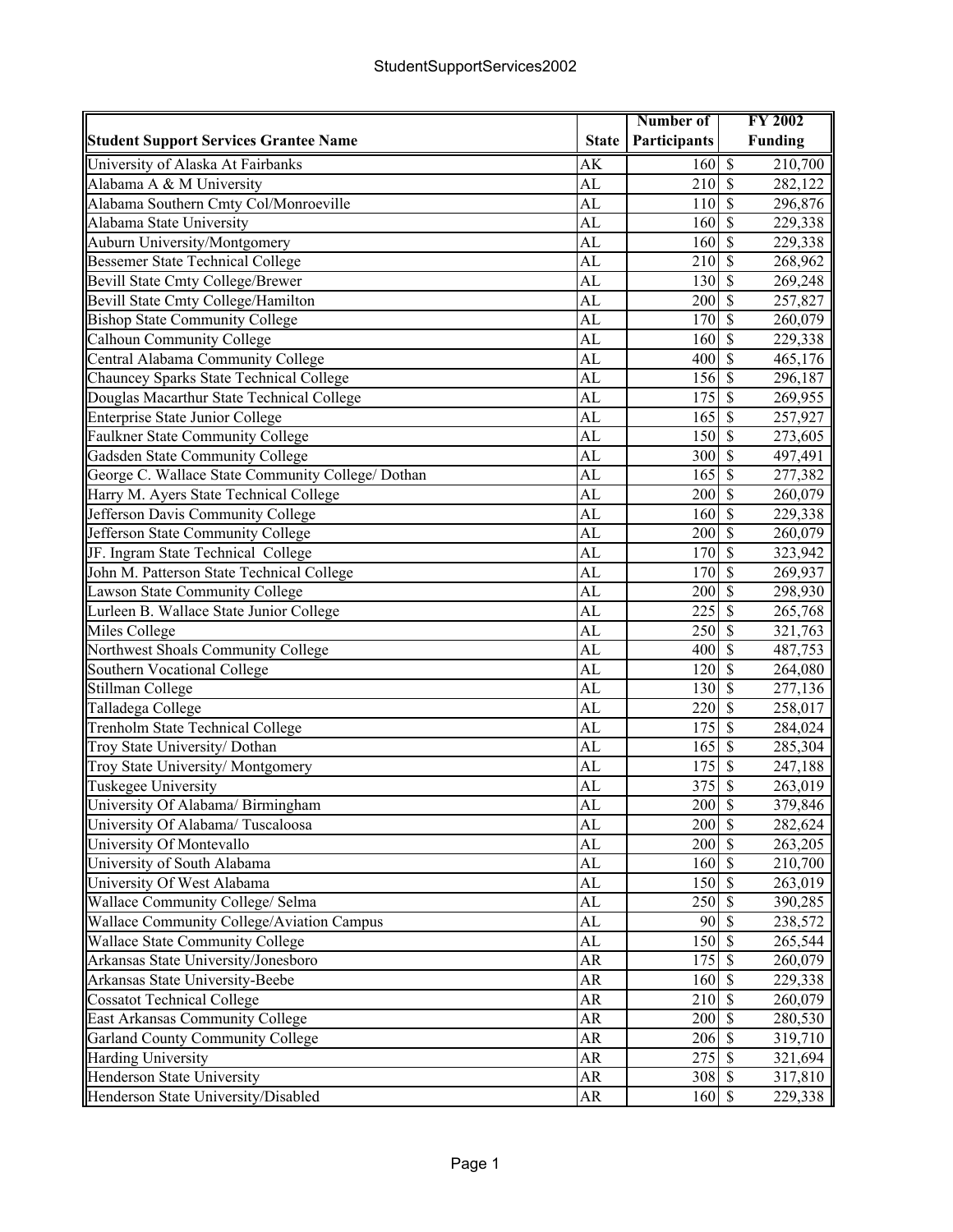| Mid-South Community College/ West Memphis    | <b>AR</b>       | 175                             | $\overline{\mathcal{S}}$  | 260,079 |
|----------------------------------------------|-----------------|---------------------------------|---------------------------|---------|
| Mississippi County Community College         | AR              | 200                             | $\overline{\mathcal{S}}$  | 260,079 |
| North Arkansas Community Tech College        | <b>AR</b>       | 180                             | $\overline{\mathcal{S}}$  | 292,299 |
| <b>Ouachita Baptist University</b>           | <b>AR</b>       | 155                             | $\overline{\mathcal{S}}$  | 269,904 |
| Ouachita Technical College Malvern           | AR              | 200                             | $\mathcal{S}$             | 237,948 |
| Ozarka Technical College/ Melbourne          | <b>AR</b>       | 200                             | $\overline{\mathbf{s}}$   | 252,281 |
| Philander Smith College                      | <b>AR</b>       | 206                             | $\mathcal{S}$             | 263,019 |
| Phillips County Community College/ Helena    | <b>AR</b>       | 257                             | $\overline{\mathcal{S}}$  | 285,144 |
| Rich Mountain Community College/Mena         | <b>AR</b>       | 216                             | $\overline{\mathcal{S}}$  | 288,335 |
| South Arkansas Community College             | <b>AR</b>       | 165                             | $\overline{\mathcal{S}}$  | 263,007 |
| Southern Arkansas Univ/Magnolia              | <b>AR</b>       | 257                             | $\overline{\mathcal{S}}$  | 321,594 |
| Univ Of Arkansas/Community College           | <b>AR</b>       | 150                             | $\overline{\mathcal{S}}$  | 260,080 |
| University of Arkansas, Monticello           | <b>AR</b>       | 160                             | $\overline{\mathcal{S}}$  | 206,097 |
| University Of Arkansas/Fayetteville          | AR              | 308                             | $\overline{\mathcal{S}}$  | 323,197 |
| University Of Arkansas/Little Rock           | <b>AR</b>       | 282                             | $\overline{\mathcal{S}}$  | 330,440 |
| University Of Arkansas/Pine Bluff            | <b>AR</b>       | 308                             | $\overline{\mathcal{S}}$  | 379,354 |
| University Of The Ozarks                     | AR              | 180                             | $\overline{\mathcal{S}}$  | 248,943 |
| American Samoa Community College             | <b>AS</b>       | 150                             | $\overline{\mathcal{S}}$  | 260,079 |
| Arizona State Univ/Phoenix (West Campus)     | AZ              | 210                             | $\mathcal{S}$             | 267,380 |
| Arizona State University/Tempe               | $\overline{AZ}$ | 270                             | $\overline{\mathcal{S}}$  | 247,085 |
| Arizona Western College                      | AZ              | 240                             | $\overline{\mathcal{S}}$  | 305,040 |
| Cochise College                              | AZ              | 160                             | $\overline{\mathcal{S}}$  | 229,338 |
| Dine College                                 | $\overline{AZ}$ | 160                             | $\overline{\mathcal{S}}$  | 210,700 |
| Eastern Arizona College                      | AZ              | 175                             | $\overline{\mathcal{S}}$  | 236,117 |
| <b>Gateway Community College</b>             | AZ              | 160                             | $\overline{\mathcal{S}}$  | 210,700 |
| Northern Arizona University                  | AZ              | 240                             | $\sqrt{S}$                | 273,456 |
| Phoenix College                              | $\overline{AZ}$ | 212                             | $\sqrt{3}$                | 259,189 |
| University Of Arizona/Tucson                 | AZ              | 320                             | $\overline{\mathcal{S}}$  | 227,721 |
| Yavapai College                              | AZ              | 325                             | $\overline{\mathcal{S}}$  | 373,048 |
| <b>Antelope Valley College</b>               | $\overline{CA}$ | 160                             | $\mathcal{S}$             | 229,338 |
| Cal. St. Poly Univ/Pomona/Disabled           | CA              | 160                             | $\mathcal{S}$             | 260,079 |
| Cal. St. Polytechnic Univ/Pomona             | CA              | 250                             | $\overline{\mathcal{S}}$  | 342,480 |
| California Lutheran University               | CA              | 200                             | $\overline{\mathcal{S}}$  | 230,554 |
| California Polytechnic State University      | CA              | 250                             | $\overline{\mathcal{S}}$  | 267,167 |
| California State Univ/Dominguez Hills        | CA              | 160                             | $\overline{\mathcal{S}}$  | 229,338 |
| California State Univ/Fresno                 | $\overline{CA}$ | 200                             | $\overline{\mathcal{S}}$  | 269,892 |
| California State Univ/Fullerton              | CA              | 175                             | $\boldsymbol{\mathsf{S}}$ | 269,892 |
| California State Univ/Hayward                | CA              | 425                             | $\overline{\mathcal{S}}$  | 418,042 |
| California State Univ/Long Beach             | CA              | 450                             | $\overline{\mathcal{S}}$  | 414,676 |
| California State Univ/Los Angeles            | CA              | 450                             | $\overline{\mathcal{S}}$  | 422,658 |
| California State Univ/Los Angeles (Disabled) | CA              | 100                             | $\mathcal{S}$             | 260,079 |
| California State Univ/Monterey Bay           | CA              | 160                             | $\mathcal{S}$             | 229,338 |
|                                              |                 |                                 | $\mathbf S$               |         |
| California State Univ/Sacramento-disabled    | CA              | 710                             |                           | 242,281 |
| California State Univ/San Bernardino         | CA              |                                 |                           | 343,535 |
| California State Univ/San Marcos             | CA              | 200                             | $\mathcal{S}$             | 269,892 |
| California State Univ/Stanislaus             | CA              | 300                             | $\mathcal{S}$             | 338,498 |
| California State University/ Bakersfield     | CA              | 450                             | $\overline{\mathcal{S}}$  | 277,022 |
| California State University/ Chico           | CA              | 160                             | $\overline{\mathcal{S}}$  | 229,338 |
| Cerro Coso Community College                 | CA              | $160\overline{\smash{\big)}\,}$ |                           | 229,338 |
| City College Of San Francisco/ Phelan        | CA              | $320\overline{\smash{5}}$       |                           | 355,139 |
| College Of The Desert                        | $\overline{CA}$ | $175 \overline{\smash{)}\,}$    |                           | 260,079 |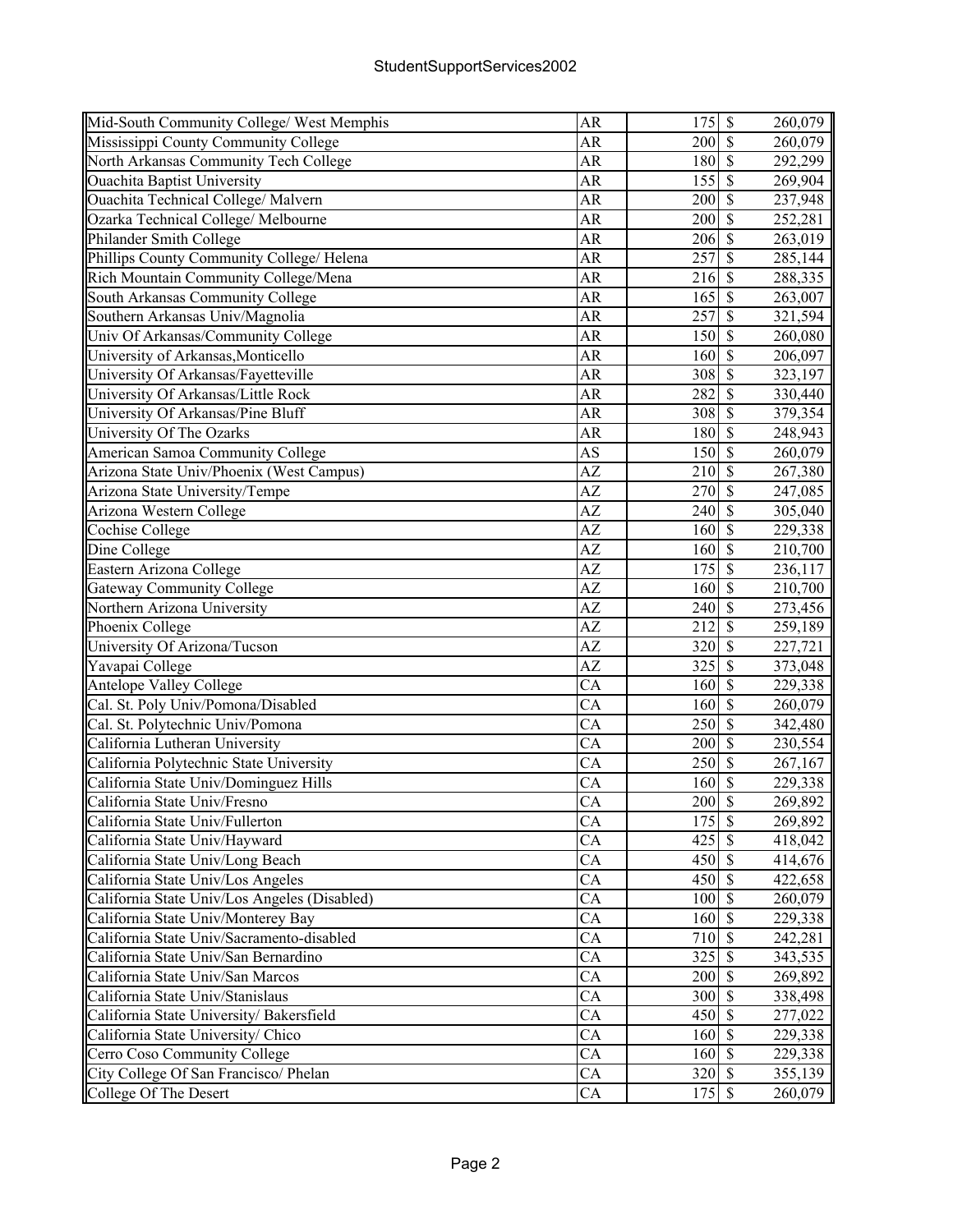| College Of The Redwoods Eureka              | CA              | 200    | $\boldsymbol{\mathsf{S}}$ | 281,818 |
|---------------------------------------------|-----------------|--------|---------------------------|---------|
| College Of The Siskiyous                    | CA              | 180    | $\mathcal{S}$             | 245,869 |
| <b>Compton Community College</b>            | CA              | 160    | $\mathcal{S}$             | 260,079 |
| Copper Mountain College                     | CA              | 160    | $\mathbf S$               | 229,338 |
| <b>Evergreen Valley College</b>             | CA              | 160    | $\mathcal{S}$             | 260,079 |
| Feather River Community College District    | CA              | 160    | $\overline{\mathcal{S}}$  | 229,338 |
| Fresno City College                         | CA              | 160    | $\mathcal{S}$             | 229,338 |
| Gavilan College                             | CA              | 160    | $\overline{\mathcal{S}}$  | 229,338 |
| <b>Humboldt State University</b>            | $\overline{CA}$ | 400    | $\overline{\mathcal{S}}$  | 338,321 |
| <b>Imperial Valley College</b>              | $\overline{CA}$ | 350    | $\overline{\mathcal{S}}$  | 439,983 |
| Long Beach City College                     | CA              | 150    | $\overline{\mathcal{S}}$  | 260,079 |
| Los Angeles City College                    | $\overline{CA}$ | 160    | $\overline{\mathcal{S}}$  | 260,079 |
| Los Angeles Harbor College/Disabled         | CA              | 125    | $\overline{\mathcal{S}}$  | 269,892 |
| Los Angeles Southwest College               | CA              | 250    | $\mathcal{S}$             | 403,309 |
| <b>Mission College</b>                      | CA              | 150    | $\mathcal{S}$             | 247,491 |
| Monterey Peninsula College                  | CA              | 200    | $\mathcal{S}$             | 267,226 |
| Mount St. Mary's College                    | CA              | 826    | $\mathcal{S}$             | 264,214 |
| Napa Valley Community College               | CA              | 180    | $\overline{\mathcal{S}}$  | 255,079 |
| Palomar College                             | CA              | 225    | $\overline{\mathcal{S}}$  | 274,896 |
| Pasadena City College                       | CA              | 200    | $\overline{\mathcal{S}}$  | 269,892 |
| Porterville College                         | CA              | 160    | $\overline{\mathcal{S}}$  | 240,958 |
| <b>Reedley College</b>                      | CA              | 160    | $\overline{\mathcal{S}}$  | 229,338 |
| Rio Hondo College                           | $\overline{CA}$ | 160    | $\overline{\mathcal{S}}$  | 229,338 |
| Riverside Community College                 | CA              | 160    | $\overline{\mathcal{S}}$  | 210,700 |
| San Bernardino Valley College               | $\overline{CA}$ | 200    | $\overline{\mathcal{S}}$  | 269,892 |
| San Diego City College                      | CA              | 200    | $\overline{\mathcal{S}}$  | 264,200 |
| San Diego Mesa College                      | CA              | 530    | $\mathcal{S}$             | 263,019 |
| San Diego Miramar College                   | CA              | 160    | $\overline{\mathcal{S}}$  | 229,338 |
| San Diego State University                  | CA              | 160    | $\mathcal{S}$             | 229,338 |
| San Diego State University-Disabled         | CA              | 200    | $\mathcal{S}$             | 260,079 |
| San Francisco State University              | CA              | 160    | $\overline{\mathcal{S}}$  | 237,948 |
| San Jose State University Foundation        | CA              | 280    | $\mathcal{S}$             | 393,031 |
| Santa Ana College                           | CA              | 175    | $\overline{\mathcal{S}}$  | 269,892 |
| Santa Monica Community College              | $\overline{CA}$ | 160    | $\overline{\mathcal{S}}$  | 260,079 |
| Shasta College                              | CA              | 175    | $\overline{\mathcal{S}}$  | 260,079 |
| <b>Skyline College</b>                      | $\overline{CA}$ | 300    | $\overline{\mathcal{S}}$  | 455,118 |
| Sonoma State University                     | CA              | 350 \$ |                           | 390,542 |
| Univ Of California/Berkeley/disabled        | CA              | 250    | $\overline{\mathcal{S}}$  | 269,892 |
| University Of California Irvine             | CA              | 500    | $\mathcal{S}$             | 358,908 |
| University Of California/Berkeley           | CA              | 350    | $\mathcal{S}$             | 458,380 |
| University Of California/Los Angeles        | CA              | 200    | $\mathbb{S}$              | 275,593 |
| University Of California/San Diego          | CA              | 200    | $\mathcal{S}$             | 269,892 |
| University of The Pacific                   | CA              | 200    | $\overline{\mathcal{S}}$  | 263,007 |
| Victor Valley College                       | CA              | 160    | $\overline{\mathcal{S}}$  | 260,079 |
| West Hills Community College                | CA              | 200    | $\overline{\mathcal{S}}$  | 277,063 |
| <b>West Los Angeles College</b>             | CA              | 160    | $\overline{\mathcal{S}}$  | 229,338 |
| Yosemite Community College District/Modesto | CA              | 200    | $\overline{\mathcal{S}}$  | 260,079 |
| Yuba Community College District             | CA              | 160    | $\overline{\mathcal{S}}$  | 229,338 |
| <b>Adams State College</b>                  | CO              | 160    | $\overline{\mathcal{S}}$  | 229,338 |
| Colorado Mountain Jr College Dist           | CO              | 150    | $\overline{\mathcal{S}}$  | 259,596 |
| Colorado State University/Fort Collins      | CO              | 275    | $\mathcal{S}$             | 346,893 |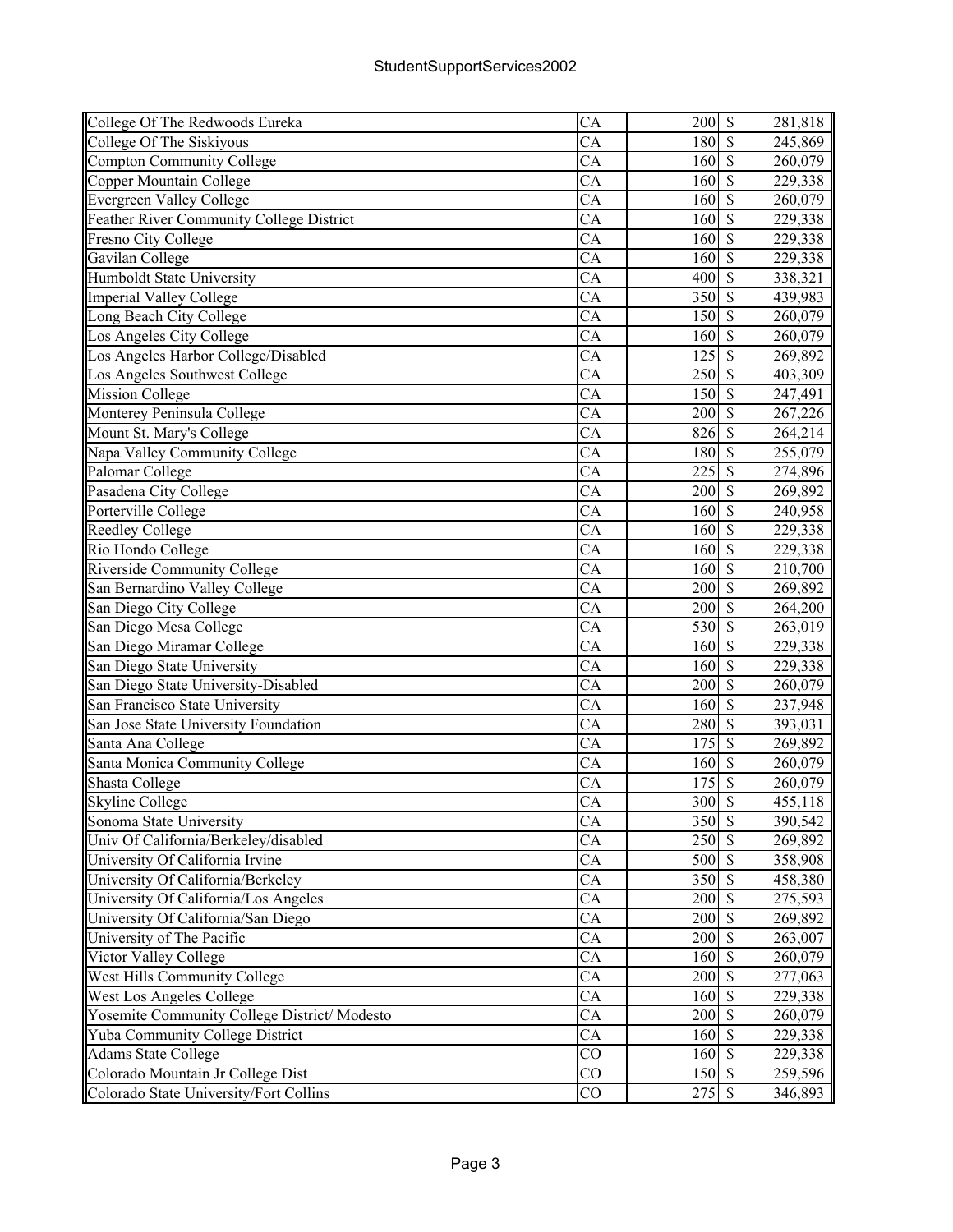| Community College Of Denver                 | CO                     | $200 \text{ s}$  |                          | 258,019 |
|---------------------------------------------|------------------------|------------------|--------------------------|---------|
| Fort Lewis College                          | CO                     | 200              | $\overline{\mathcal{S}}$ | 263,019 |
| Lamar Community College                     | $\overline{CO}$        | 160              | $\overline{\mathcal{S}}$ | 235,295 |
| Metropolitan State College Of Denver        | CO                     | 200              | $\mathcal{S}$            | 258,019 |
| Northeastern Junior College                 | CO                     | 180              | $\mathcal{S}$            | 222,625 |
| Pikes Peak Community College                | CO                     | 160              | $\overline{\mathcal{S}}$ | 210,700 |
| Pueblo Community College                    | CO                     | 220              | $\overline{\mathcal{S}}$ | 297,036 |
| <b>Trinidad State Junior College</b>        | CO                     | $\overline{250}$ | $\overline{\mathcal{S}}$ | 352,601 |
| University Of Colorado/Boulder              | CO                     | 186              | $\overline{\mathcal{S}}$ | 286,043 |
| University Of Colorado/Denver               | $\overline{CO}$        | 165              | $\overline{\mathcal{S}}$ | 246,747 |
| University Of Northern Colorado             | CO                     | 200              | $\overline{\mathcal{S}}$ | 297,332 |
| University Of Southern Colorado             | $\overline{CO}$        | 200              | $\sqrt{S}$               | 272,084 |
| <b>Fairfield University</b>                 | $\overline{\text{CT}}$ | 150              | $\sqrt{S}$               | 260,079 |
| Housatonic Community-Technical College      | <b>CT</b>              | 350              | $\overline{\mathcal{S}}$ | 215,335 |
| Norwalk Community-Technical College         | <b>CT</b>              | 240              | $\mathcal{S}$            | 312,571 |
| University Of Connecticut                   | <b>CT</b>              | 225              | $\overline{\mathcal{S}}$ | 269,889 |
| <b>Howard University</b>                    | DC                     | 225              | $\mathcal{S}$            | 337,664 |
| University Of DC                            | DC                     | 400              | $\mathcal{S}$            | 490,161 |
| De Techl & Comity College/Terry             | DE                     | 200              | $\overline{\mathcal{S}}$ | 257,961 |
| Del Tech & Comty College/Owens Campus       | DE                     | 265              | $\overline{\mathcal{S}}$ | 264,892 |
| University Of Delaware                      | DE                     | $\overline{175}$ | $\overline{\mathcal{S}}$ | 269,135 |
| Bethune-Cookman College                     | $\overline{FL}$        | $\overline{200}$ | $\overline{\mathcal{S}}$ | 288,933 |
| <b>Brevard Community College</b>            | FL                     | 185              | $\overline{\mathcal{S}}$ | 263,019 |
| Central Florida Community College           | $\overline{FL}$        | 200              | $\overline{\mathcal{S}}$ | 291,278 |
| Daytona Beach Community College             | FL                     | 160              | $\overline{\mathcal{S}}$ | 290,343 |
| <b>Edison Community College</b>             | FL                     | 200              | $\sqrt{S}$               | 263,019 |
| Florida A & M University                    | $\overline{FL}$        | 250              | $\overline{\mathcal{S}}$ | 286,391 |
| Florida Gulf Coast University/Fort Myers    | FL                     | 160              | $\mathcal{S}$            | 229,338 |
| Florida International University            | FL                     | 160              | $\mathcal{S}$            | 260,079 |
| Florida Memorial College                    | FL                     | 160              | $\mathcal{S}$            | 277,160 |
| Florida State University                    | FL                     | 160              | $\overline{\mathcal{S}}$ | 229,338 |
| Gulf Coast Community College/Panama City    | FL                     | 150              | $\overline{\mathcal{S}}$ | 259,869 |
| Hillsborough Community College/ Ybor & Dale | FL                     | 200              | $\overline{\mathcal{S}}$ | 292,905 |
| Indian River Community College              | FL                     | 160              | $\overline{\mathcal{S}}$ | 255,079 |
| North Florida Community College             | $\overline{FL}$        | 200              | $\overline{\mathcal{S}}$ | 243,541 |
| Palm Beach Community College                | $\overline{FL}$        | 160S             |                          | 229,338 |
| Pensacola Junior College                    | FL                     | $225$ \$         |                          | 293,638 |
| Polk Community College                      | $\overline{FL}$        | 160              | $\sqrt{S}$               | 210,700 |
| Santa Fe Community College                  | FL                     | 200              | $\sqrt{S}$               | 260,079 |
| St. Petersburg Jr College/Gibbs             | FL                     | 160              | $\mathbf{\hat{s}}$       | 260,079 |
| University Of South Florida/Tampa           | FL                     | 220              | $\mathcal{S}$            | 267,535 |
| University Of West Florida                  | FL                     | 250              | $\mathcal{S}$            | 269,759 |
| Valencia Community College/ Central         | FL                     | 200              | $\mathcal{S}$            | 260,079 |
| Valencia Community/East Campus              | FL                     | 160              | $\sqrt{s}$               | 210,700 |
| College of Micronesia FSM                   | <b>FM</b>              | 160              | $\mathbf{\hat{s}}$       | 229,338 |
| Abraham Baldwin Agricultural College        | GA                     | 165              | $\sqrt{s}$               | 265,866 |
| <b>Andrew College</b>                       | GA                     | 150              | $\sqrt{S}$               | 258,297 |
| Atlanta Metropolitan College                | GA                     | 250              | $\overline{\mathcal{S}}$ | 309,086 |
| Coastal Georgia Community College           | GA                     | 160              | $\overline{\mathcal{S}}$ | 214,700 |
| Georgia Perimeter College                   | GA                     | 160              | $\sqrt{S}$               | 229,338 |
| Georgia Southwestern State University       | GA                     | 155 \$           |                          | 260,874 |
|                                             |                        |                  |                          |         |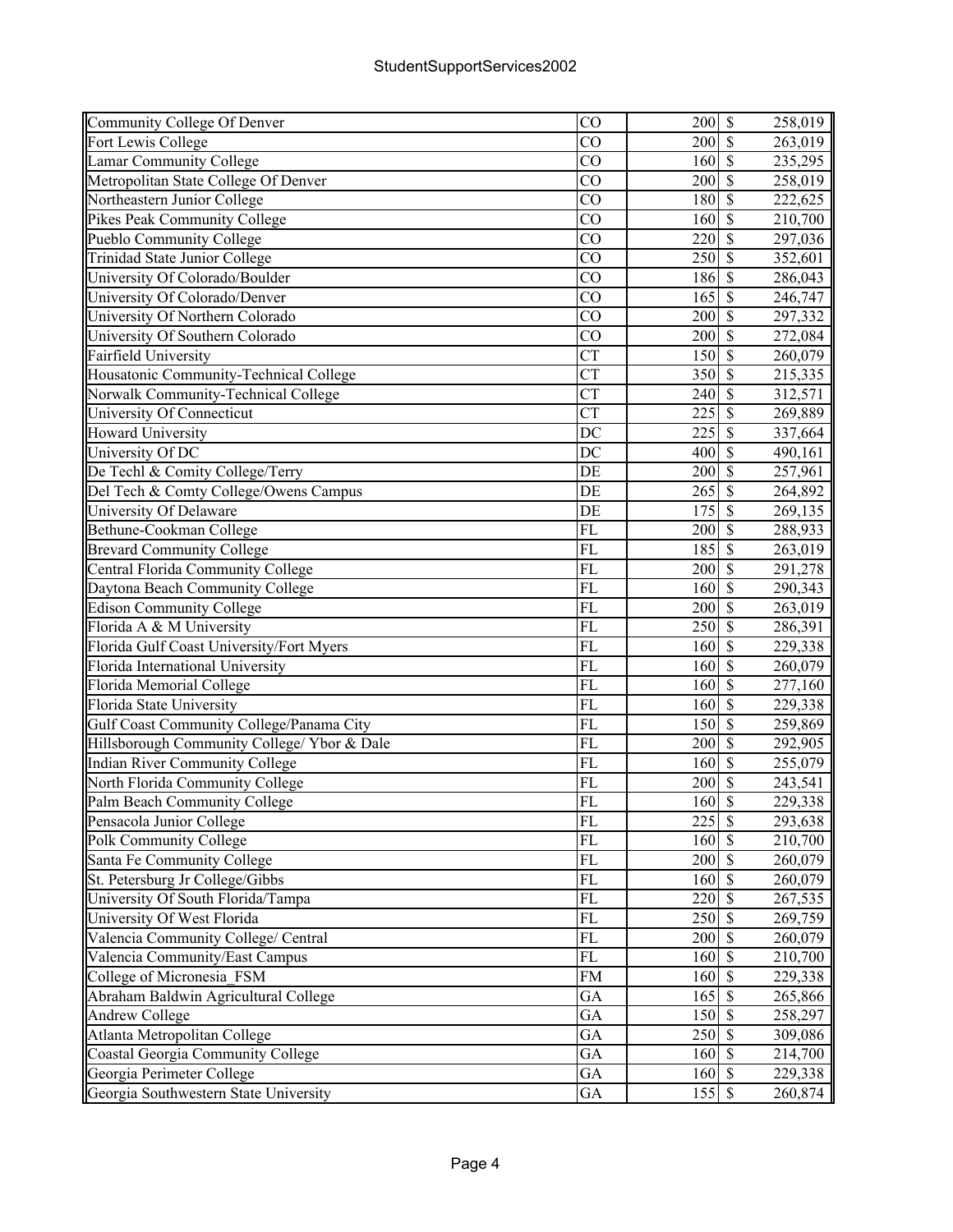| Georgia State University/Main                     | GA                     | 200 \$                      |                           |                          | 269,896 |
|---------------------------------------------------|------------------------|-----------------------------|---------------------------|--------------------------|---------|
| Macon State College                               | GA                     | 180                         | $\overline{\mathcal{S}}$  |                          | 269,892 |
| Mercer University                                 | GA                     | 150                         | $\sqrt{s}$                |                          | 277,291 |
| Morehouse College                                 | GA                     | 175                         | $\mathcal{S}$             |                          | 260,079 |
| Morris Brown College                              | GA                     | 250                         | $\mathcal{S}$             |                          | 329,401 |
| Paine College                                     | GA                     | 130                         | $\mathbf{\hat{S}}$        |                          | 222,434 |
| Savannah State University                         | GA                     | 175                         | $\mathcal{S}$             |                          | 269,892 |
| Savannah Technical Institute                      | GA                     | 140                         | $\overline{\mathcal{S}}$  |                          | 231,664 |
| South Georgia College                             | GA                     | 175                         | $\overline{\mathcal{S}}$  |                          | 268,324 |
| Thomas College                                    | GA                     | 155                         | $\mathcal{S}$             |                          | 269,889 |
| <b>Guam Community College</b>                     | $\overline{\text{GU}}$ | 100                         |                           | $\overline{\mathcal{S}}$ | 269,892 |
| University Of Guam                                | $\overline{\text{GU}}$ | 90                          | $\overline{\mathcal{S}}$  |                          | 255,079 |
| Chaminade University/Honolulu                     | H                      | 300                         | $\overline{\mathcal{S}}$  |                          | 314,488 |
| University Of Hawaii/ Kapiolani Community College | H                      | 206                         | $\sqrt{S}$                |                          | 297,086 |
| University Of Hawaii/Hilo                         | H                      | $206 \overline{\text{S}}$   |                           |                          | 259,802 |
| University Of Hawaii/Manoa                        | H                      | 308                         | $\mathcal{S}$             |                          | 351,613 |
| University of Hawaii/Maui Community College       | H1                     | 160                         | $\mathcal{S}$             |                          | 228,343 |
| University Of Hawaii/Windward Community College   | H                      | 216                         | $\mathcal{S}$             |                          | 335,179 |
| <b>Briar Cliff College</b>                        | IA                     | 200                         | $\mathcal{S}$             |                          | 258,857 |
| Central College                                   | IA                     | 200                         | $\sqrt{S}$                |                          | 263,019 |
| Coe College                                       | IA                     | 210                         | $\overline{\mathcal{S}}$  |                          | 263,019 |
| Des Moines Area Community College                 | IA                     | 200                         | $\sqrt{S}$                |                          | 303,171 |
| Eastern Iowa Community College District           | <b>IA</b>              | $\overline{175}$            | $\overline{\mathcal{S}}$  |                          | 262,863 |
| <b>Graceland College</b>                          | IA                     | 155                         | $\overline{\mathcal{S}}$  |                          | 264,892 |
| Hawkeye Community College                         | IA                     | 160                         | $\overline{\mathcal{S}}$  |                          | 229,338 |
| <b>Indian Hills Community College</b>             | IA                     | 215                         | $\sqrt{\frac{2}{\pi}}$    |                          | 257,668 |
| Iowa Central Community College                    | IA                     | 160                         | $\overline{\mathcal{S}}$  |                          | 229,338 |
| Iowa Lakes Community College                      | IA                     | 200                         | $\overline{\mathcal{S}}$  |                          | 255,079 |
| Iowa State University                             | IA                     | 250                         | $\overline{\mathcal{S}}$  |                          | 305,748 |
| Iowa Western Community College                    | IA                     | 175                         | $\mathcal{S}$             |                          | 258,019 |
| Kirkwood Community College                        | IA                     | 175                         | $\mathcal{S}$             |                          | 263,019 |
| <b>Luther College</b>                             | IA                     | 150                         | $\mathcal{S}$             |                          | 263,019 |
| North Iowa Area Community College                 | IA                     | 200                         | $\mathcal{S}$             |                          | 264,892 |
| Northeast Iowa Area Community College             | IA                     | 160                         | $\overline{\mathcal{S}}$  |                          | 210,700 |
| Northwest Iowa Community College                  | IA                     | 160                         | $\mathcal{S}$             |                          | 223,955 |
| <b>Southeastern Community College</b>             | IA                     | 250S                        |                           |                          | 327,263 |
| Southwestern Community College                    | IA                     | 175                         | $\boldsymbol{\mathsf{S}}$ |                          | 242,907 |
| University Of Iowa                                | IA                     | 400                         | $\overline{\mathcal{S}}$  |                          | 319,791 |
| University Of Northern Iowa                       | IA                     | 200                         | $\sqrt{S}$                |                          | 283,536 |
| Western Iowa Tech Community College               | IA                     | 175                         | $\sqrt{S}$                |                          | 260,079 |
| <b>Boise State University</b>                     | ID                     | 170 \$                      |                           |                          | 303,174 |
| Idaho State University/Pocatello                  | ID                     | 250 \$                      |                           |                          | 272,236 |
| Lewis Clark State College/ Lewiston               | ID                     | 135                         | $\mathcal{S}$             |                          | 295,078 |
| North Idaho College                               | ID                     | 160 \$                      |                           |                          | 229,338 |
| University Of Idaho/Moscow                        | ID                     | 200                         | $\overline{\mathcal{S}}$  |                          | 294,722 |
| <b>Black Hawk College</b>                         | $_{\rm IL}$            | $240\overline{\smash{)}\,}$ |                           |                          | 297,456 |
| Chicago State University                          | IL                     | $210\overline{\smash{)}\,}$ |                           |                          | 270,156 |
| City Colleges of Chicago/Daley College            | $\overline{\text{IL}}$ | 160S                        |                           |                          | 229,338 |
| Columbia College/Chicago                          | $_{\rm IL}$            | $150\overline{\smash{)}\,}$ |                           |                          | 260,079 |
| Danvllle Area Community College                   | $_{\rm IL}$            | 150 \$                      |                           |                          | 260,079 |
| DePaul University                                 | $\overline{\text{IL}}$ | 180 \$                      |                           |                          | 260,079 |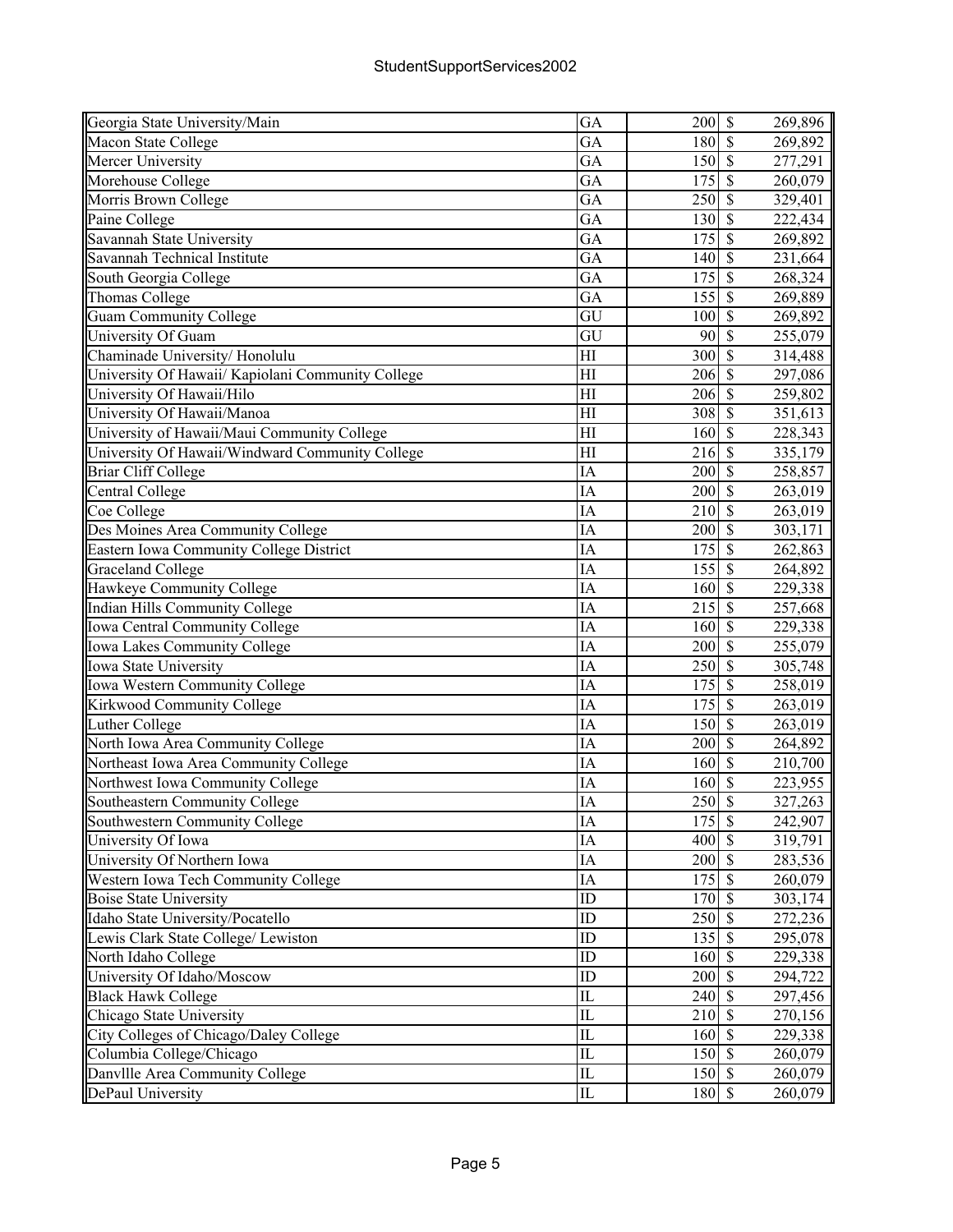| Eastern Illinois University                                     | IL                         | 175              | $\mathbb{S}$             | 237,948 |
|-----------------------------------------------------------------|----------------------------|------------------|--------------------------|---------|
| <b>Elgin Community College</b>                                  | IL                         | 500              | $\mathcal{S}$            | 386,851 |
| Governors State University                                      | IL                         | 150              | $\mathcal{S}$            | 235,902 |
| <b>Heartland Community College</b>                              | IL                         | 160              | $\mathbf S$              | 210,700 |
| <b>Highland Community College</b>                               | IL                         | 325              | $\mathcal{S}$            | 262,269 |
| Illinois Central College/Peoria & East Peoria                   | $\overline{\text{IL}}$     | 230              | $\overline{\mathcal{S}}$ | 297,730 |
| <b>Illinois Eastern Community Colleges</b>                      | IL                         | 190              | $\mathcal{S}$            | 269,892 |
| <b>Illinois State University</b>                                | IL                         | 225              | $\overline{\mathcal{S}}$ | 240,554 |
| <b>Illinois Valley Community College</b>                        | $\overline{\text{IL}}$     | 150              | $\overline{\mathcal{S}}$ | 259,303 |
| John A. Logan College                                           | $\overline{\text{IL}}$     | 200              | $\overline{\mathcal{S}}$ | 253,184 |
| John Wood Community College                                     | IL                         | 150              | $\overline{\mathcal{S}}$ | 285,602 |
| Joliet Junior College                                           | $\overline{\text{IL}}$     | 200              | $\overline{\mathcal{S}}$ | 347,835 |
| Kankakee Community College                                      | IL                         | 150              | $\overline{\mathcal{S}}$ | 255,079 |
| Kaskaskia College                                               | IL                         | 150              | $\mathcal{S}$            | 237,948 |
| Knox College                                                    | IL                         | 150              | $\mathcal{S}$            | 279,357 |
| Lewis And Clark Community College                               | IL                         | 225              | $\mathcal{S}$            | 258,829 |
| Moraine Valley Community College                                | $\overline{\text{IL}}$     | 160              | $\mathcal{S}$            | 229,338 |
| Northern Illinois University                                    | $\overline{\text{IL}}$     | 300              | $\overline{\mathcal{S}}$ | 321,840 |
| Oakton Community College                                        | IL                         | 207              | $\overline{\mathcal{S}}$ | 270,318 |
| Parkland College                                                | IL                         | 180              | $\overline{\mathcal{S}}$ | 255,079 |
| Rend Lake College                                               | $\overline{\text{IL}}$     | 150              | $\overline{\mathcal{S}}$ | 242,067 |
| Richland Community College                                      | IL                         | 150              | $\overline{\mathcal{S}}$ | 254,932 |
| Robert Morris College/Chicago                                   | $\overline{\text{IL}}$     | 160              | $\overline{\mathcal{S}}$ | 260,079 |
| Roosevelt University                                            | IL                         | 250              | $\overline{\mathcal{S}}$ | 326,480 |
| Saint Augustine's College                                       | $\overline{\text{IL}}$     | 200              | $\overline{\mathcal{S}}$ | 254,804 |
| Saint Xavier University                                         | IL                         | 203              | $\overline{\mathcal{S}}$ | 269,892 |
| Sauk Valley Community College                                   | IL                         | 200              | $\mathcal{S}$            | 240,551 |
| Shawnee Community College #531                                  | $\overline{\text{IL}}$     | 191              | $\overline{\mathcal{S}}$ | 263,019 |
| South Suburban College                                          | IL                         | 220              | $\mathbf S$              | 291,445 |
| Southeastern Illinois College                                   | IL                         | 165              | $\mathcal{S}$            | 264,421 |
| Southern Illinois University/Carbondale                         | $\overline{\text{IL}}$     | 150              | $\overline{\mathcal{S}}$ | 260,079 |
| Southern Illinois University/Edwardsville                       | IL                         | 390              | $\mathcal{S}$            | 316,126 |
| Southwestern Illinois College/Granite City/Beville Area College | IL                         | 160              | $\overline{\mathcal{S}}$ | 224,845 |
| University Of Illinois/Chicago                                  | $\overline{\text{IL}}$     | $15\overline{0}$ | $\overline{\mathcal{S}}$ | 261,097 |
| University Of Illinois/Urbana-Champaign                         | $\overline{\text{IL}}$     | 225              | $\overline{\mathcal{S}}$ | 263,019 |
| <b>Waubonsee Community College</b>                              | $\overline{\text{IL}}$     | 200              | $\overline{\mathcal{S}}$ | 236,645 |
| Indiana Institute Of Technology                                 | IN                         | 110S             |                          | 219,199 |
| Indiana State University                                        | IN                         | 400              | $\overline{\mathcal{S}}$ | 290,389 |
| Indiana University/Bloomington                                  | IN                         | 625              | $\mathcal{S}$            | 407,884 |
| Indiana University/East                                         | IN                         | 200              | $\mathcal{S}$            | 249,159 |
| Indiana University/Northwest                                    | IN                         | 300              | $\mathbb{S}$             | 276,007 |
| Indiana University/Purdue University (Indianapolis)             | $\ensuremath{\mathit{IN}}$ | 175              | $\mathcal{S}$            | 252,140 |
| Indiana Wesleyan University                                     | IN                         | 160              | $\overline{\mathcal{S}}$ |         |
| Ivy Tech State College/East Central                             | ${\rm IN}$                 | 160              | $\mathcal{S}$            | 253,470 |
|                                                                 | $\ensuremath{\mathsf{IN}}$ |                  | $\overline{\mathcal{S}}$ | 229,338 |
| Oakland City University                                         | IN                         | 225              | $\overline{\mathcal{S}}$ | 243,326 |
| Purdue University/Calumet                                       | IN                         | 350              | $\overline{\mathcal{S}}$ | 346,870 |
| Purdue University/North Central                                 | IN                         | 195              | $\overline{\mathcal{S}}$ | 262,687 |
| Purdue University/West Lafayette                                | IN                         | 330<br>255       | $\overline{\mathcal{S}}$ | 338,735 |
| Vincennes University                                            |                            |                  | $\overline{\mathcal{S}}$ | 310,045 |
| <b>Barton County Community College</b>                          | KS                         | 200              |                          | 284,758 |
| Colby Community College                                         | KS                         | 200              | $\mathbb{S}$             | 210,235 |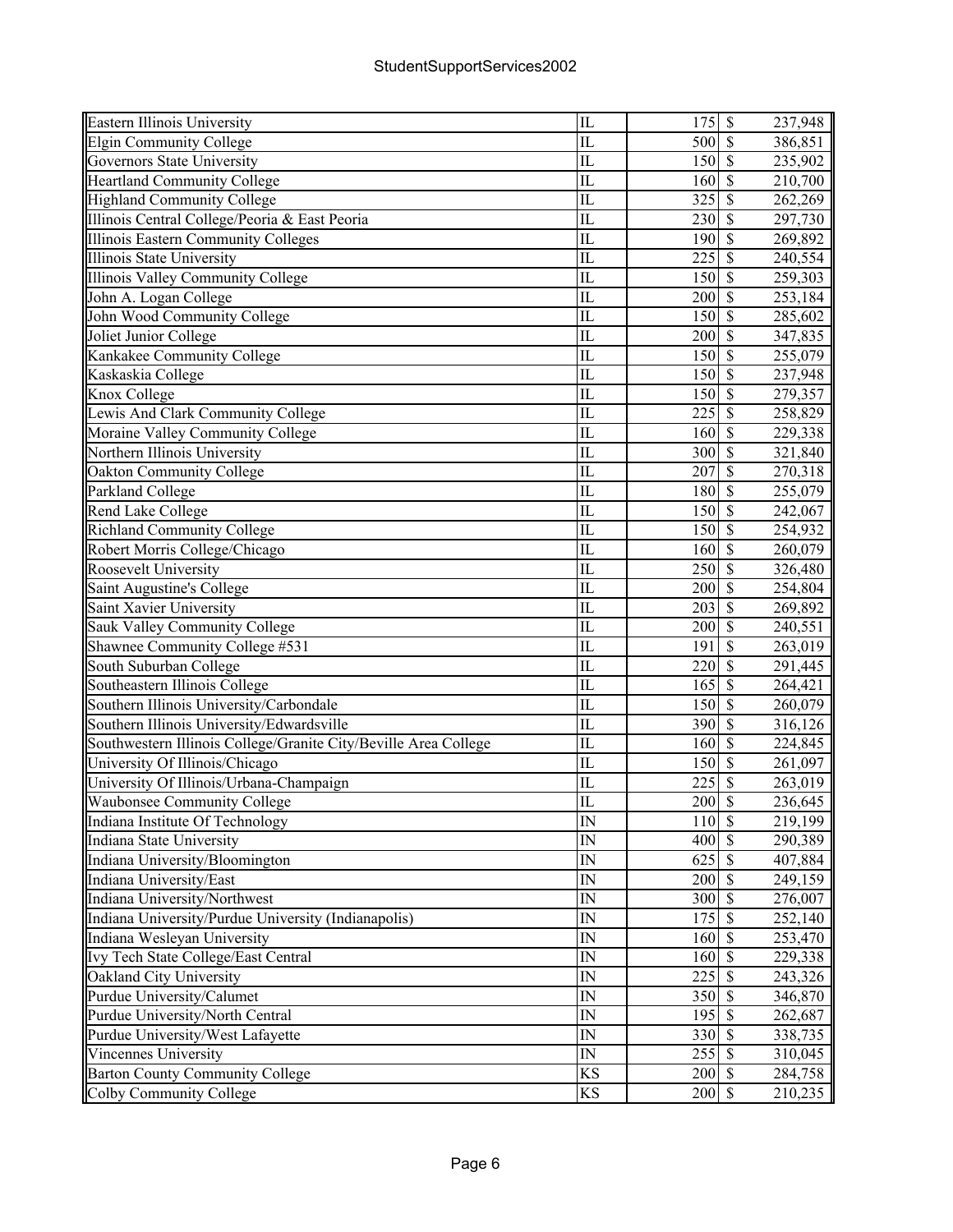| Cowley County Community College                       | <b>KS</b>              | 150S                            |                          | 255,079 |
|-------------------------------------------------------|------------------------|---------------------------------|--------------------------|---------|
| Donnelly College                                      | KS                     | 300                             | $\mathcal{S}$            | 245,505 |
| Emporia State University                              | KS                     | 165                             | $\mathcal{S}$            | 258,019 |
| Fort Scott Community College                          | KS                     | 200                             | $\mathcal{S}$            | 230,119 |
| <b>Garden City Community College</b>                  | $\overline{\text{KS}}$ | 185                             | $\overline{\mathcal{S}}$ | 263,019 |
| Haskell Indian Nation University                      | KS                     | 160                             | $\overline{\mathcal{S}}$ | 229,338 |
| Highland Community College/Doniphan                   | KS                     | 200                             | $\overline{\mathcal{S}}$ | 263,019 |
| <b>Hutchinson Community College</b>                   | <b>KS</b>              | 350                             | $\overline{\mathcal{S}}$ | 364,983 |
| <b>Independence Community College</b>                 | KS                     | 180                             | $\overline{\mathcal{S}}$ | 266,599 |
| Kansas State University/Manhattan                     | $\overline{\text{KS}}$ | 300                             | $\overline{\mathcal{S}}$ | 266,482 |
| Kansas State University/Salina                        | $\overline{KS}$        | 160                             | $\overline{\mathcal{S}}$ | 206,292 |
| Labette Community College                             | KS                     | 150                             | $\sqrt{S}$               | 281,269 |
| <b>Neosho County Community College</b>                | $\overline{\text{KS}}$ | 150                             | $\overline{\mathcal{S}}$ | 257,807 |
| University Of Kansas/Lawrence                         | KS                     | 250                             | $\mathcal{S}$            | 258,867 |
| Wichita State University                              | KS                     | 250                             | $\mathcal{S}$            | 377,351 |
| Wichita State University/Disabled                     | KS                     | 160                             | $\mathcal{S}$            | 229,338 |
| <b>Ashland Community College</b>                      | KY                     | 160                             | $\mathcal{S}$            | 263,019 |
| <b>Brescia</b> College                                | KY                     | 150                             | $\overline{\mathcal{S}}$ | 252,596 |
| Eastern Kentucky University                           | KY                     | 206                             | $\overline{\mathcal{S}}$ | 310,853 |
| Elizabethtown Community College                       | KY                     | 150                             | $\overline{\mathcal{S}}$ | 236,793 |
| <b>Hazard Community College</b>                       | $\overline{KY}$        | 200                             | $\overline{\mathcal{S}}$ | 298,934 |
| Jefferson Community College                           | KY                     | 206                             | $\overline{\mathcal{S}}$ |         |
|                                                       | KY                     | 155                             | $\overline{\mathcal{S}}$ | 258,169 |
| Madisonville Community College                        | $\overline{KY}$        | 221                             | $\overline{\mathcal{S}}$ | 255,079 |
| Morehead State University                             |                        |                                 |                          | 299,299 |
| Murray State University                               | KY                     | 186                             | $\overline{\mathcal{S}}$ | 239,944 |
| Northern Kentucky University                          | KY                     | 232                             | $\overline{\mathcal{S}}$ | 308,508 |
| Paducah Community College                             | KY                     | 206                             | $\sqrt{s}$               | 231,908 |
| Pikeville College                                     | KY                     | 160                             | $\mathcal{S}$            | 229,338 |
| <b>Somerset Community College</b>                     | KY                     | 206                             | $\mathcal{S}$            | 264,892 |
| <b>Union College</b>                                  | KY                     | 175                             | $\overline{\mathcal{S}}$ | 264,892 |
| University Of Kentucky/Hopkinsville Community College | KY                     | $206 \overline{\smash{)}\,}$ \$ |                          | 262,597 |
| University Of Kentucky/*Lexington                     | KY                     | 160                             | $\overline{\mathcal{S}}$ | 262,025 |
| University Of Kentucky/Southeast Community College    | KY                     | 124                             | $\overline{\mathcal{S}}$ | 257,278 |
| Western Kentucky University                           | $\overline{KY}$        | $\overline{250}$                | $\overline{\mathcal{S}}$ | 269,892 |
| Delgado Community College                             | LA                     | 160                             | $\overline{\mathcal{S}}$ | 229,338 |
| <b>Dillard University</b>                             | LA                     | 300S                            |                          | 358,658 |
| <b>Grambling State University</b>                     | LA                     | 250 \$                          |                          | 324,183 |
| Louisiana State University/ Eunice                    | LA                     | $400 \, \text{S}$               |                          | 406,606 |
| Louisiana State University/Baton Rouge                | LA                     | 270 \$                          |                          | 315,573 |
| Nicholls State University                             | LA                     | 450                             | $\sqrt{S}$               | 428,679 |
| Northwestern State University                         | LA                     | 350                             | $\overline{\mathbf{s}}$  | 371,229 |
| Southeastern Louisiana University                     | LA                     | 250S                            |                          | 300,463 |
| Southern University/Baton Rouge                       | LA                     | 350                             | $\sqrt{s}$               | 396,766 |
| Southern University/New Orleans                       | LA                     | 350                             | $\overline{\mathcal{S}}$ | 488,059 |
| Southern University/Shreveport                        | LA                     | 250S                            |                          | 331,666 |
| University of Louisiana at Lafayette                  | LA                     | 430                             | $\sqrt{S}$               | 566,363 |
| University Of New Orleans                             | LA                     | 180                             | $\overline{\mathcal{S}}$ | 241,647 |
| <b>Berkshire Community College</b>                    | MA                     | 160                             | $\sqrt{S}$               | 229,338 |
| <b>Boston College</b>                                 | MA                     | 212                             | $\sqrt{S}$               | 262,780 |
| <b>Brandeis University</b>                            | MA                     | $135 \overline{\smash{)}\,}$    |                          | 269,893 |
| <b>Bristol Community College</b>                      | MA                     | 400 \$                          |                          | 428,208 |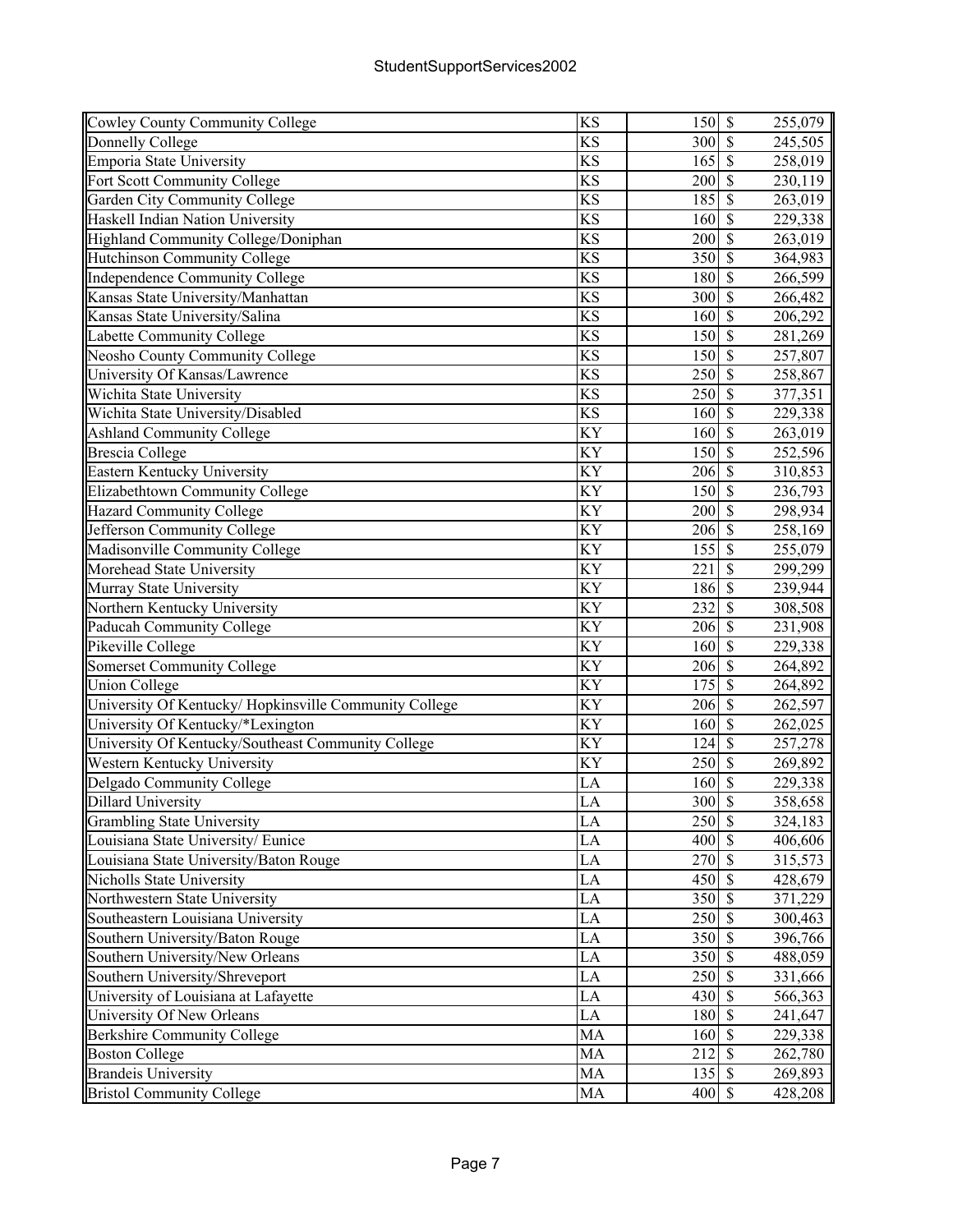| Bunker Hill Community College/Boston Chelsea | MA              | 175    | $\overline{\mathcal{S}}$ | 262,779                             |
|----------------------------------------------|-----------------|--------|--------------------------|-------------------------------------|
| Cape Cod Community College                   | MA              | 175    | $\mathcal{S}$            | 249,303                             |
| <b>Fitchburg State College</b>               | MA              | 160    | $\overline{\mathcal{S}}$ | 227,947                             |
| Holyoke Community College                    | MA              | 215    | $\overline{\mathbf{s}}$  | 314,733                             |
| Massachusetts College of Liberal Arts        | MA              | 200    | $\mathcal{S}$            | 255,079                             |
| Massasoit Community College/Brockton/Canton  | MA              | 129    | $\overline{\mathbf{s}}$  | 255,079                             |
| Middlesex Community College                  | MA              | 160    | $\mathbf S$              | 253,700                             |
| Middlesex Community College/ Lowell          | MA              | 200    | $\overline{\mathbf{s}}$  | 282,102                             |
| Mount Ida College                            | MA              | 160    | $\overline{\mathcal{S}}$ | 229,338                             |
| Mount Wachusett Community College            | MA              | 200    | $\overline{\mathcal{S}}$ | 347,949                             |
| North Shore Community College                | MA              | 375    | $\overline{\mathcal{S}}$ | 437,871                             |
| Northern Essex Community College             | MA              | 250    | $\overline{\mathcal{S}}$ | 331,600                             |
| Salem State College                          | MA              | 310    | $\overline{\mathcal{S}}$ | 414,129                             |
| Springfield Technical Community College      | MA              | 240    | $\mathcal{S}$            | 250,272                             |
| University Of Massachusetts/Boston           | MA              | 200    | $\mathcal{S}$            | 388,154                             |
| University Of Massachusetts/Dartmouth        | MA              | 300    | $\mathcal{S}$            | 359,285                             |
| Westfield State College                      | MA              | 160    | $\mathcal{S}$            | 245,057                             |
| <b>Baltimore City Community College</b>      | MD              | 200    | $\overline{\mathcal{S}}$ | 308,953                             |
| <b>Bowie State University</b>                | MD              | 257    | $\overline{\mathcal{S}}$ | 276,369                             |
| <b>Catonsville Community College</b>         | <b>MD</b>       | 200    | $\overline{\mathcal{S}}$ | 270,166                             |
| Chesapeake College                           | $\overline{MD}$ | 210    | $\overline{\mathcal{S}}$ | 290,725                             |
| Coppin State College                         | MD              | 160    |                          | $\overline{\mathcal{S}}$<br>262,722 |
| <b>Essex Community College</b>               | MD              | 165    |                          | $\overline{\mathcal{S}}$<br>257,918 |
| Frostburg State University                   | MD              | 275    | $\overline{\mathcal{S}}$ | 301,670                             |
| <b>Howard Community College</b>              | MD              | 225    | $\overline{\mathcal{S}}$ | 315,046                             |
| Montgomery College/Rockville Campus          | MD              | 160    | $\overline{\mathcal{S}}$ | 210,700                             |
| Prince George's Community College            | MD              | 275    | $\mathcal{S}$            | 327,286                             |
| Sojourner-Douglas College                    | MD              | 130    | $\overline{\mathcal{S}}$ | 245,485                             |
| University Of Maryland/Baltimore County      | MD              | 270    | $\overline{\mathcal{S}}$ | 342,041                             |
| University Of Maryland/College Park          | MD              | 350    | $\mathcal{S}$            | 363,530                             |
| University Of Maryland/Eastern Shore         | MD              | 232    | $\overline{\mathcal{S}}$ | 277,291                             |
| Central Maine Technical College              | ME              | 150    | $\mathcal{S}$            | 260,097                             |
| Kennebec Valley Technical College            | <b>ME</b>       | 175    | $\overline{\mathcal{S}}$ | 263,019                             |
| Northern Maine Technical College             | <b>ME</b>       | 160    | $\overline{\mathcal{S}}$ | 229,338                             |
| University Of Maine/Augusta (Uma)            | ME              | 360    | $\overline{\mathcal{S}}$ | 444, 174                            |
| University Of Maine/Farmington               | <b>ME</b>       | 189    | $\overline{\mathcal{S}}$ | 263,019                             |
| University Of Maine/Fort Kent                | ME              | 140 \$ |                          | 266,122                             |
| University Of Maine/Orono                    | ME              | 425    | $\overline{\mathcal{S}}$ | 513,530                             |
| University Of Maine/Presque Isle             | ME              | 180    | $\mathcal{S}$            | 273,061                             |
| Washington State Community College           | ME              | 160    | $\mathcal{S}$            | 229,338                             |
| <b>Adrian College</b>                        | MI              | 126    | $\mathcal{S}$            | 263,019                             |
| Alpena Community College                     | MI              | 155    | $\mathbf{\hat{s}}$       | 263,195                             |
| Aquinas College                              | MI              | 125    | $\mathcal{S}$            | 221,240                             |
| Bay De Noc Community College                 | MI              | 150    | $\mathcal{S}$            | 264,912                             |
| <b>Bay Mills Community College</b>           | MI              | 160    | $\overline{\mathcal{S}}$ | 229,338                             |
| Finlandia University                         | MI              | 210    | $\mathcal{S}$            | 264,690                             |
| Gogebic Community College                    | MI              | 160    | $\overline{\mathcal{S}}$ | 229,338                             |
| <b>Grand Rapids Community College</b>        | MI              | 250    | $\overline{\mathcal{S}}$ | 356,175                             |
| Grand Valley State University                | MI              | 215    | $\overline{\mathcal{S}}$ | 288,317                             |
| Kellogg Community College                    | MI              | 250    | $\overline{\mathcal{S}}$ | 324,700                             |
| Lake Michigan College                        | MI              | 110    | $\mathcal{S}$            | 260,079                             |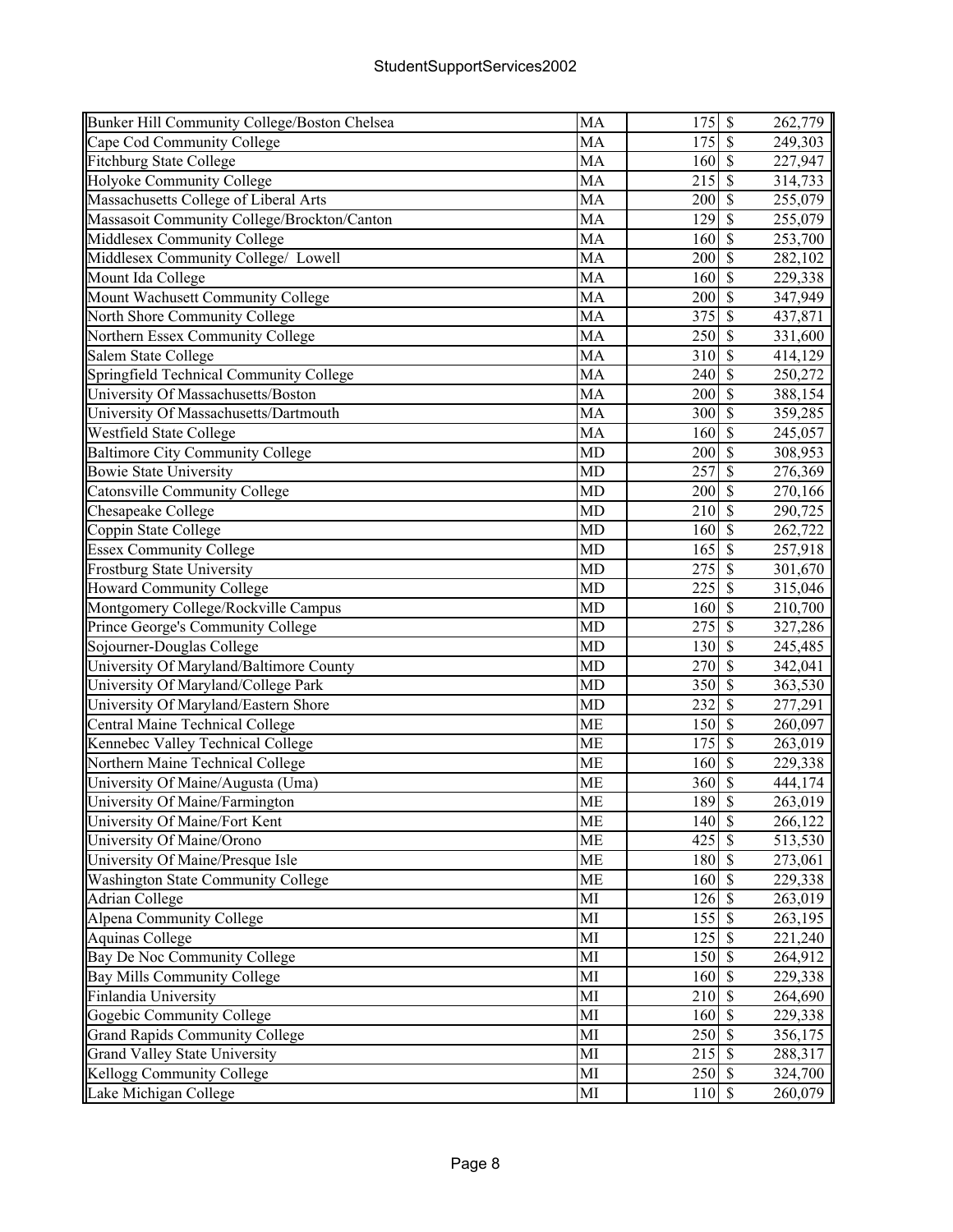| Lansing Community College                                      | MI             | 150S                      |                                     | 255,079   |
|----------------------------------------------------------------|----------------|---------------------------|-------------------------------------|-----------|
| Madonna University                                             | MI             | 200                       | $\mathcal{S}$                       | 237,948   |
| Marygrove College                                              | MI             | 155                       | $\sqrt{S}$                          | 260,079   |
| Michigan State University                                      | MI             | 600                       | $\sqrt{s}$                          | 602,652   |
| Mott Community College                                         | MI             | 200                       | $\overline{\mathcal{S}}$            | 341,964   |
| Northern Michigan University                                   | MI             | 210                       | $\mathcal{S}$                       | 277,062   |
| Siena Heights College                                          | MI             | 135                       | $\mathcal{S}$                       | 262,534   |
| Southwestern Michigan College                                  | MI             | 270                       | $\overline{\mathcal{S}}$            | 269,563   |
| <b>Wayne County Commmnity College</b>                          | MI             | 350                       | $\overline{\mathcal{S}}$            | 522,796   |
| Wayne State University                                         | MI             | 308                       | $\overline{\mathcal{S}}$            | 445,978   |
| Western Michigan University                                    | MI             | 225                       | $\overline{\mathcal{S}}$            | 263,019   |
| <b>Anoka-Ramsey Community College</b>                          | <b>MN</b>      | $\overline{175}$          | $\overline{\mathcal{S}}$            | 269,892   |
| <b>Arrowhead Community Colleges</b>                            | MN             | 1022                      | \$                                  | 1,261,998 |
| Augsburg College                                               | <b>MN</b>      | 160                       | $\overline{\mathcal{S}}$            | 229,338   |
| Bemidji State University                                       | MN             | 350                       | $\overline{\mathcal{S}}$            | 390,418   |
| Carleton College                                               | MN             | 75                        | $\overline{\mathcal{S}}$            | 226,312   |
| Central Lakes Community and Technical College                  | <b>MN</b>      | 160                       | $\mathcal{S}$                       | 229,338   |
| Century Community And Technical College/ West & East           | MN             | 200                       | $\boldsymbol{\mathsf{S}}$           | 293,246   |
| College Of Saint Scholastica                                   | MN             | 175                       | $\mathcal{S}$                       | 258,019   |
| Dakota County Technical College                                | <b>MN</b>      | 160                       | $\mathcal{S}$                       | 229,338   |
| Fond Du Lac Tribal And Community College                       | <b>MN</b>      | $\overline{175}$          | $\overline{\mathcal{S}}$            | 263,019   |
| Lake Superior College (formerly Duluth Comty Col Cntr)         | <b>MN</b>      | 210                       | $\overline{\mathcal{S}}$            | 269,892   |
| Leech Lake Tribal College                                      | MN             | 160                       | $\overline{\mathcal{S}}$            | 229,338   |
| Mankato State University                                       | <b>MN</b>      | 175                       | $\overline{\mathcal{S}}$            | 291,792   |
| Metropolitan State University                                  | MN             | 160                       | $\overline{\mathcal{S}}$            | 229,338   |
| Minneapolis Community College & Tech College                   | MN             | 225                       | $\overline{\mathcal{S}}$            | 308,149   |
| Normandale Community College                                   | <b>MN</b>      | 225                       | $\overline{\mathcal{S}}$            | 268,139   |
| North Hennepin Community College                               | MN             | 230                       | $\overline{\mathcal{S}}$            | 328,811   |
| Rochester Community Technical College                          | MN             | 280                       | $\overline{\mathcal{S}}$            | 348,767   |
| Southwest State University                                     | <b>MN</b>      | 210                       | $\overline{\mathcal{S}}$            | 263,625   |
| St. Cloud Technical College                                    | MN             | 140                       | $\mathcal{S}$                       | 237,948   |
| St. Olaf College                                               | <b>MN</b>      | 100                       | $\mathcal{S}$                       | 224,338   |
| University Of Minnesota/ Minneapolis                           | <b>MN</b>      | 240                       | $\overline{\mathcal{S}}$            | 301,228   |
| University Of Minnesota/Crookston                              | <b>MN</b>      | 160                       | $\overline{\mathcal{S}}$            | 266,539   |
| Winona State University                                        | <b>MN</b>      | 225                       | $\overline{\mathcal{S}}$            | 269,824   |
| Central Missouri State University                              | M <sub>O</sub> | $200 \overline{\text{S}}$ |                                     | 280,929   |
| Columbia College                                               | MO             | 160 \$                    |                                     | 210,700   |
| Crowder College                                                | MO             | 175                       | $\overline{\mathcal{S}}$            | 258,019   |
| Harris Stowe State College                                     | M <sub>O</sub> | 200                       | $\sqrt{S}$                          | 263,019   |
| Junior College District Of Jefferson County/ Jefferson College | MO             | 150                       | $\sqrt{S}$                          | 232,948   |
| <b>Lincoln University</b>                                      | MO             | 250                       | $\overline{\mathcal{S}}$            | 305,896   |
| Metropolitan Community College/Penn Valley                     | MO             | 250                       | $\mathbb{S}$                        |           |
|                                                                | MO             |                           | $\mathbb{S}$                        | 335,330   |
| Mineral Area College<br>Missouri Southern State College        |                | 200                       |                                     | 255,079   |
|                                                                | MO<br>MO       | 160                       | $\mathbf{\$}$<br>$\mathbf{\hat{s}}$ | 229,338   |
| North Central Missouri College                                 |                | 160                       | $\overline{\mathcal{S}}$            | 229,338   |
| Northwest Missouri State University                            | MO             | 180                       |                                     | 264,892   |
| Saint Louis University                                         | MO             | 175                       | $\mathcal{S}$                       | 263,017   |
| Southeast Missouri State University                            | <b>MO</b>      | $200 \text{ s}$           |                                     | 287,743   |
| Southwest Missouri State University/Main Campus                | MO             | 180S                      |                                     | 260,079   |
| St Louis Community College At Florissant Valley                | MO             | 160 \$                    |                                     | 210,700   |
| <b>State Fair Community College</b>                            | M <sub>O</sub> | 160S                      |                                     | 228,682   |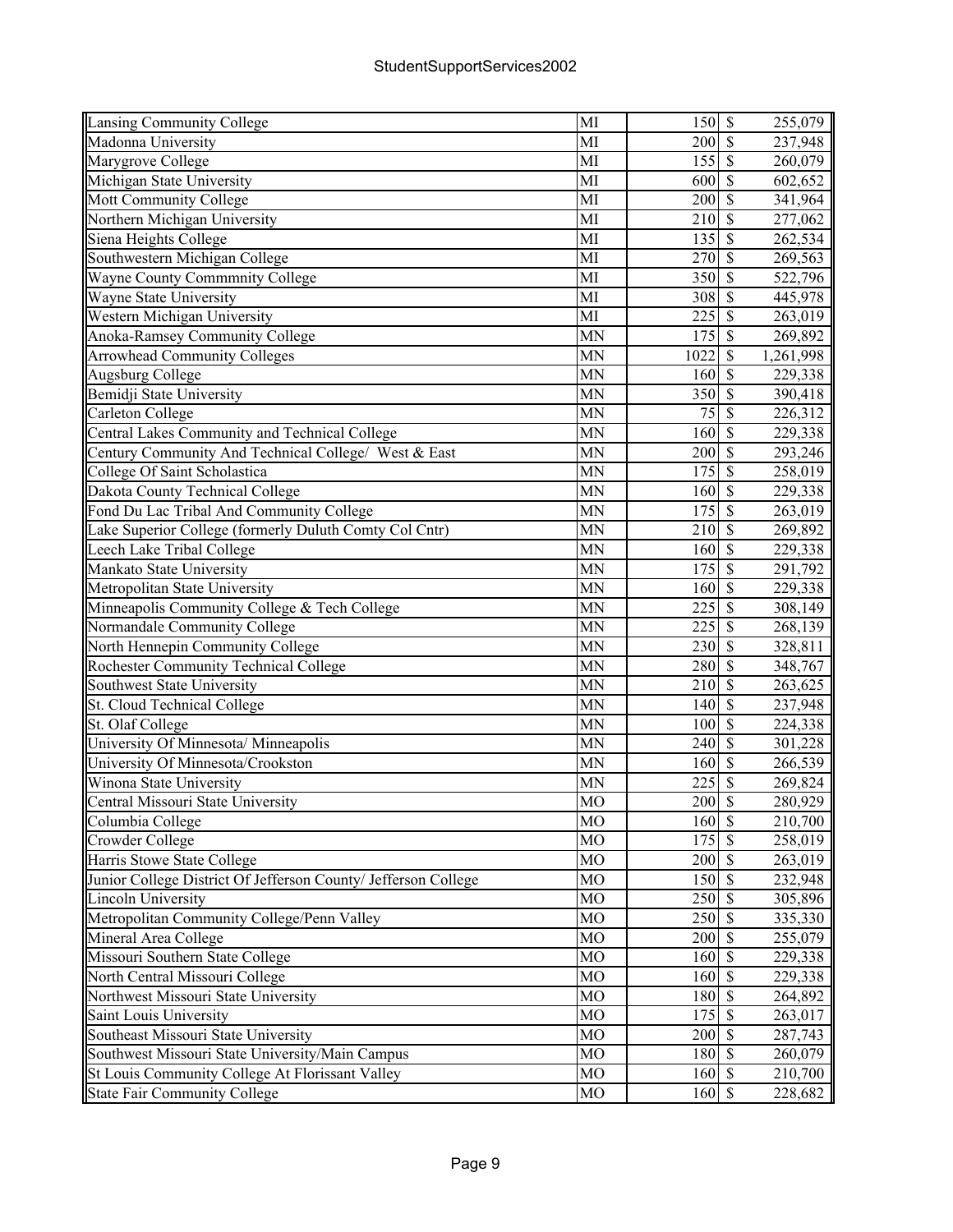| Three Rivers Community College                      | MO                     | 250      | $\mathbb{S}$             | 265,530 |
|-----------------------------------------------------|------------------------|----------|--------------------------|---------|
| University Of Missouri/Columbia                     | MO                     | 650      | $\mathcal{S}$            | 555,461 |
| University Of Missouri/St. Louis                    | MO                     | 125      | $\overline{\mathcal{S}}$ | 222,948 |
| <b>Washington University</b>                        | MO                     | 200      | $\mathcal{S}$            | 309,445 |
| Northern Marianas College                           | <b>MP</b>              | 160      | $\mathcal{S}$            | 229,338 |
| <b>Alcorn State University</b>                      | <b>MS</b>              | 200      | $\overline{\mathcal{S}}$ | 303,628 |
| Copiah-Lincoln Community College                    | <b>MS</b>              | 125      | $\mathcal{S}$            | 263,019 |
| Hinds Community College/Utica                       | <b>MS</b>              | 175      | $\overline{\mathcal{S}}$ | 263,019 |
| Holmes Community College/Goodman                    | <b>MS</b>              | 200      | $\overline{\mathcal{S}}$ | 261,735 |
| Mary Holmes College                                 | <b>MS</b>              | 200      | $\overline{\mathcal{S}}$ | 295,341 |
| Mississippi State University/Starkville             | MS                     | 150      | $\overline{\mathcal{S}}$ | 227,948 |
| Mississippi Valley State University                 | $\overline{\text{MS}}$ | 182      | $\sqrt{S}$               | 237,948 |
| Northeast Mississippi Community College             | MS                     | 150      | $\overline{\mathcal{S}}$ | 211,000 |
| Northwest Mississippi Community College             | <b>MS</b>              | 156      | $\mathcal{S}$            | 254,667 |
| Pearl River Community College                       | <b>MS</b>              | 158      | $\overline{\mathcal{S}}$ | 288,898 |
| <b>Rust College</b>                                 | MS                     | 200      | $\mathcal{S}$            |         |
|                                                     | MS                     | 150      | $\mathcal{S}$            | 259,574 |
| Tougaloo College                                    |                        |          |                          | 287,970 |
| University Of Southern Mississippi/Hattiesburg      | <b>MS</b>              | 200      | $\overline{\mathbf{s}}$  | 237,948 |
| William Carey College                               | MS                     | 135      | $\overline{\mathcal{S}}$ | 210,700 |
| <b>Blackfeet Community College</b>                  | MT                     | 165      | $\overline{\mathcal{S}}$ | 273,354 |
| Dawson Community College                            | MT                     | 120      | $\overline{\mathbf{S}}$  | 252,313 |
| <b>Flathead Valley Community College</b>            | MT                     | 300      | $\overline{\mathcal{S}}$ | 292,888 |
| Fort Belknap College                                | MT                     | 100      | $\sqrt{\frac{2}{\pi}}$   | 260,079 |
| Fort Peck Community College                         | MT                     | 155      | $\overline{\mathcal{S}}$ | 258,019 |
| Little Big Horn College                             | MT                     | 160      | $\overline{\mathcal{S}}$ | 135,455 |
| Montana State University/ Billings                  | MT                     | 250      | $\overline{\mathcal{S}}$ | 276,109 |
| Montana State University/Bozeman                    | MT                     | 298      | $\overline{\mathcal{S}}$ | 360,800 |
| Montana State University/Northern                   | MT                     | 240      | $\overline{\mathcal{S}}$ | 246,129 |
| Rocky Mountain College                              | MT                     | 250      | $\mathbf S$              | 268,647 |
| Salish-Kootenai College                             | MT                     | 230      | $\mathbf S$              | 269,552 |
| <b>Stone Child College</b>                          | MT                     | 125      | $\overline{\mathcal{S}}$ | 262,466 |
| University Of Great Falls                           | MT                     | 210      | $\mathcal{S}$            | 266,525 |
| University Of Montana/Missoula                      | MT                     | 375      | $\overline{\mathcal{S}}$ | 374,428 |
| Western Montana College                             | MT                     | 160      | $\overline{\mathcal{S}}$ | 229,338 |
| Appalachian State University                        | NC                     | 150      | $\overline{\mathcal{S}}$ | 262,874 |
| Barber-Scotia College                               | $\overline{\text{NC}}$ | $160$ \$ |                          | 229,338 |
| <b>Beaufort County Community College</b>            | N <sub>C</sub>         | $175$ \$ |                          | 307,195 |
| Caldwell Community College/ Watauga                 | NC                     | 150      | $\overline{\mathcal{S}}$ | 268,094 |
| <b>Carteret Community College</b>                   | NC                     | 160      | $\mathbf{\$}$            | 229,338 |
| Central Piedmont Community College                  | NC                     | 175      | $\mathcal{S}$            | 244,986 |
| College Of The Albemarle/Elizabeth City Dare Chowan | NC                     | 230      | $\mathbb{S}$             | 276,957 |
| Davidson County Community College                   | NC                     | 160      | $\mathcal{S}$            | 229,338 |
| Elizabeth City State University                     | $\overline{\text{NC}}$ | 150      | $\overline{\mathcal{S}}$ | 286,492 |
| Fayetteville State University                       | NC                     | 175      | $\overline{\mathcal{S}}$ | 310,048 |
| Halifax Community College                           | N <sub>C</sub>         | 212      | $\overline{\mathcal{S}}$ | 303,493 |
| James Sprunt Community College                      | N <sub>C</sub>         | 210      | $\overline{\mathcal{S}}$ | 309,869 |
| Johnson C. Smith University                         | NC                     | 125      | $\overline{\mathcal{S}}$ | 260,079 |
| Johnston Community College                          | $\overline{\text{NC}}$ | 160      | $\overline{\mathcal{S}}$ | 210,700 |
| Livingstone College                                 | $\overline{\text{NC}}$ | 175      | $\overline{\mathcal{S}}$ | 269,892 |
| Mars Hill College                                   | NC                     | 150      | $\overline{\mathcal{S}}$ | 260,079 |
| <b>Mayland Community College</b>                    | NC                     | $135$ \$ |                          | 267,295 |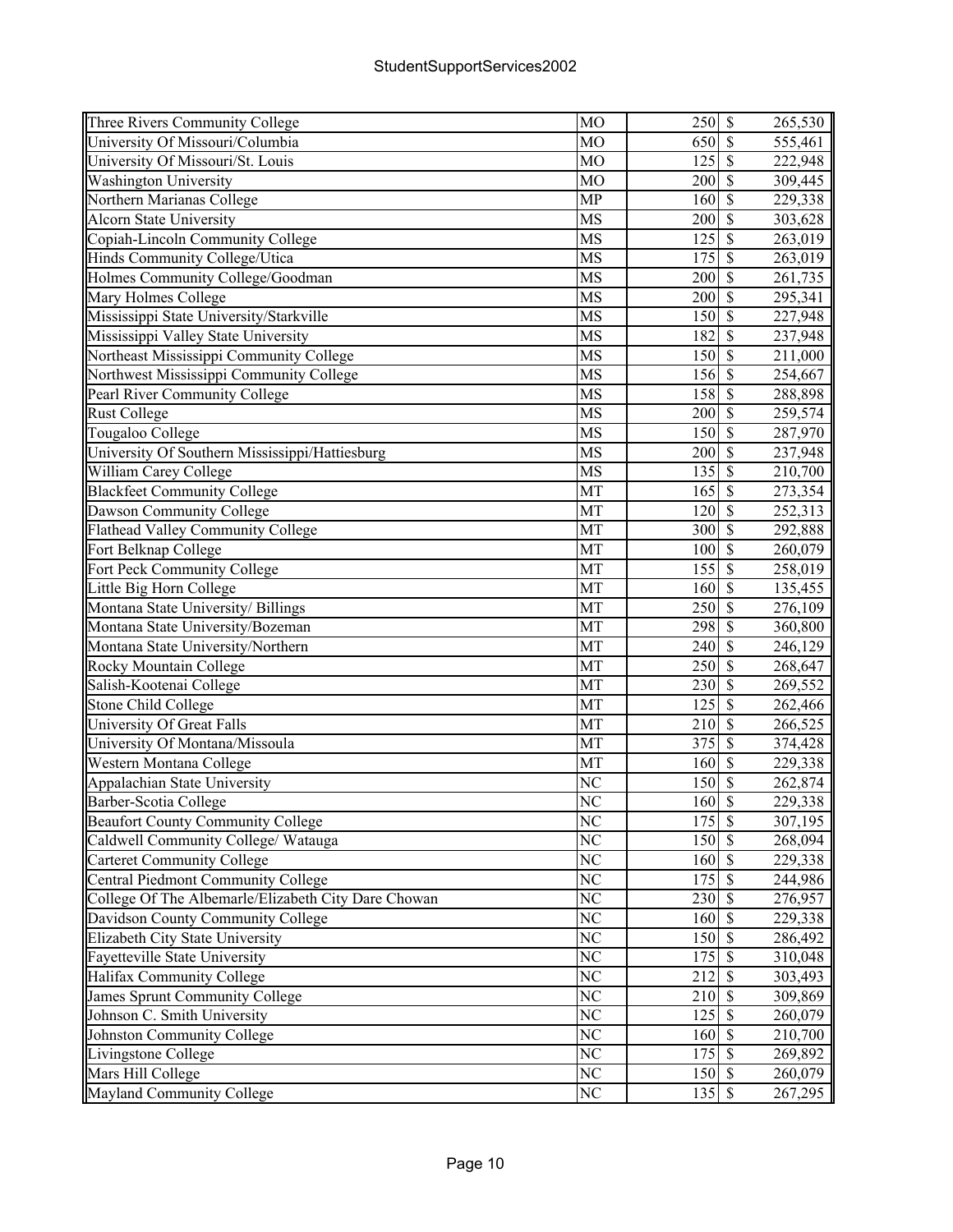| Nash Community College                                            | NC                     | 150 \$                       |                          | 240,645 |
|-------------------------------------------------------------------|------------------------|------------------------------|--------------------------|---------|
| North Carolina A & T State University                             | NC                     | 175                          | $\mathcal{S}$            | 260,079 |
| Piedmont Community College/Person&Caswell                         | NC                     | 200                          | $\mathcal{S}$            | 310,582 |
| Randolph Community College                                        | NC                     | 160                          | $\mathcal{S}$            | 234,471 |
| Roanoke-Chowan Community College/ Ahoskie                         | N <sub>C</sub>         | 175                          | $\overline{\mathcal{S}}$ | 275,245 |
| Saint Augustine's College                                         | NC                     | 150                          | $\sqrt{s}$               | 286,646 |
| Sampson Community College                                         | NC                     | 150                          | $\overline{\mathcal{S}}$ | 235,554 |
| <b>Sandhills Community College</b>                                | $\overline{\text{NC}}$ | 160                          | $\overline{\mathcal{S}}$ | 229,338 |
| Southwestern Community College                                    | NC                     | 150                          | $\overline{\mathcal{S}}$ | 256,183 |
| University Of North Carolina/Charlotte                            | $\overline{\text{NC}}$ | 150                          | $\overline{\mathcal{S}}$ | 240,271 |
| University Of North Carolina/Greensboro                           | $\overline{\text{NC}}$ | 200                          | $\overline{\mathcal{S}}$ | 273,085 |
| University Of North Carolina/Pembroke                             | NC                     | 200                          | $\sqrt{S}$               | 264,836 |
| Vance-Granville Community College                                 | $\overline{\text{NC}}$ | 250                          | $\overline{\mathcal{S}}$ | 250,928 |
| Western Carolina University                                       | NC                     | 225                          | $\mathcal{S}$            | 270,935 |
| Wilkes Community College                                          | NC                     | 175                          | $\mathcal{S}$            | 290,784 |
| Wilson Technical Community College                                | NC                     | 175                          | $\mathcal{S}$            | 285,140 |
| Winston-Salem State University                                    | NC                     | 160                          | $\mathcal{S}$            | 229,338 |
| Cankdeska Cikana Community College(Little Hoop Community College) | ND                     | 48                           | $\overline{\mathcal{S}}$ | 260,079 |
| Dickinson State University                                        | N <sub>D</sub>         | 200                          | $\overline{\mathcal{S}}$ | 255,079 |
| North Dakota State University/Fargo                               | ND                     | 350                          | $\overline{\mathcal{S}}$ | 388,231 |
| <b>Sitting Bull College</b>                                       | $\overline{\text{ND}}$ | 115                          | $\overline{\mathcal{S}}$ | 261,454 |
|                                                                   |                        |                              | $\overline{\mathcal{S}}$ |         |
| <b>Turtle Mountain Community College</b>                          | ND                     | 150                          | $\overline{\mathcal{S}}$ | 269,860 |
| <b>United Tribes Technical College</b>                            | N <sub>D</sub>         | 135                          |                          | 260,079 |
| University Of Mary                                                | $\overline{\text{ND}}$ | 160                          | $\overline{\mathcal{S}}$ | 260,079 |
| University Of North Dakota/Grand Forks                            | ND                     | 300                          | $\mathcal{S}$            | 309,618 |
| University of North Dakota/Lake Region State College              | ND                     | 160                          | $\overline{\mathcal{S}}$ | 253,700 |
| <b>Central Community College</b>                                  | <b>NE</b>              | 160                          | $\mathcal{S}$            | 229,338 |
| Chadron State College                                             | <b>NE</b>              | 160                          | $\mathcal{S}$            | 229,338 |
| Creighton University                                              | <b>NE</b>              | 140                          | $\mathcal{S}$            | 263,430 |
| Doane College/Crete Campus                                        | <b>NE</b>              | 200                          | $\overline{\mathcal{S}}$ | 249,332 |
| Metropolitan Community College                                    | $\overline{\text{NE}}$ | 400                          | $\overline{\mathcal{S}}$ | 319,186 |
| Nebraska Indian Community College                                 | <b>NE</b>              | 150                          | $\overline{\mathcal{S}}$ | 269,295 |
| Peru State College                                                | <b>NE</b>              | 230                          | $\overline{\mathcal{S}}$ | 263,019 |
| <b>Southeast Community College</b>                                | <b>NE</b>              | 160                          | $\overline{\mathcal{S}}$ | 229,338 |
| University Of Nebraska/Omaha                                      | <b>NE</b>              | 150                          | $\overline{\mathcal{S}}$ | 288,858 |
| University Of Nebraska/Kearney                                    | NE                     | 169S                         |                          | 258,983 |
| University Of Nebraska/Lincoln                                    | <b>NE</b>              | 350 \$                       |                          | 454,526 |
| Wayne State College                                               | NE                     | 200S                         |                          | 284,149 |
| Western Nebraska Community College                                | NE                     | 200S                         |                          | 304,893 |
| Keene State University                                            | NH                     | 165                          | $\mathbf{\hat{S}}$       | 282,791 |
| N. Hampshire Cmty Tech Col/Manchester                             | NH                     | 160                          | $\mathcal{S}$            | 229,338 |
| Plymouth State College                                            | NH                     | 210S                         |                          | 277,203 |
| University Of New Hampshire                                       | NH                     | 180 \$                       |                          | 289,232 |
| <b>Atlantic Community College</b>                                 | NJ                     | 200                          | $\mathcal{S}$            | 269,892 |
| Bloomfield College and Seminary                                   | NJ                     | 160S                         |                          | 229,338 |
| Camden County College                                             | NJ                     | 175                          | $\overline{\mathcal{S}}$ | 269,893 |
| <b>Cumberland County College</b>                                  | NJ                     | 275                          | $\overline{\mathcal{S}}$ | 262,091 |
| <b>Essex County College</b>                                       | NJ                     | $350\overline{\smash{)}\,5}$ |                          | 375,784 |
| Georgian Court College                                            | $\overline{\text{NJ}}$ | 150S                         |                          | 263,019 |
| <b>Hudson County Community College</b>                            | NJ                     | 300 \$                       |                          | 374,793 |
| Mercer County Community College                                   | NJ                     | 175 \$                       |                          | 260,079 |
|                                                                   |                        |                              |                          |         |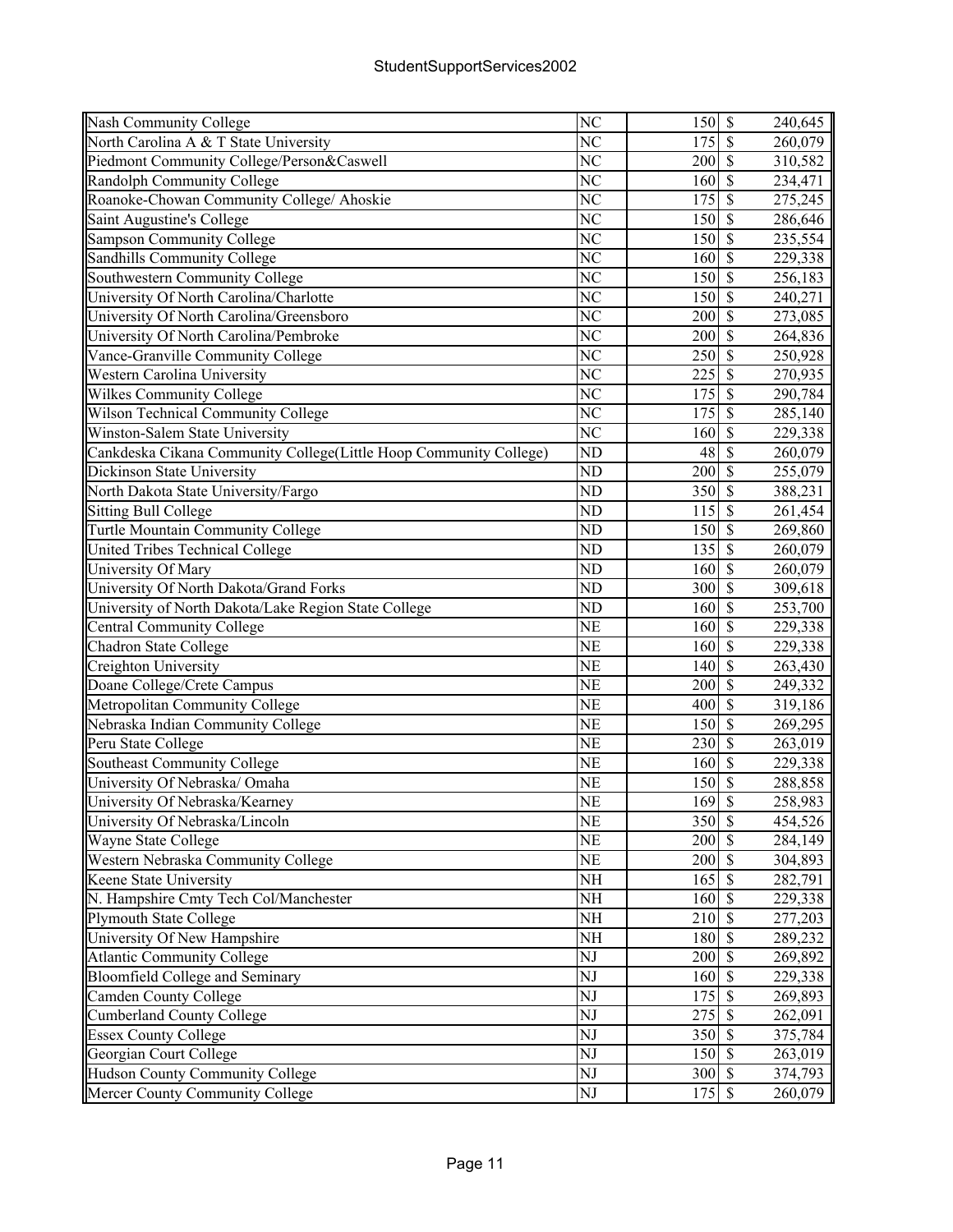| Middlesex County College                   | NJ                     | 160                               | $\mathbb{S}$             | 277,171              |
|--------------------------------------------|------------------------|-----------------------------------|--------------------------|----------------------|
| New Jersey City University                 | NJ                     | 150                               | $\mathcal{S}$            | 260,079              |
| New Jersey Institute of Technology         | NJ                     | 200                               | $\mathcal{S}$            | 269,889              |
| Ramapo College Of New Jersey               | NJ                     | 140                               | $\mathcal{S}$            | 240,017              |
| Richard Stockton College/New Jersey        | NJ                     | 160                               | $\mathcal{S}$            | 229,338              |
| Rider University                           | NJ                     | 150                               | $\overline{\mathcal{S}}$ | 264,892              |
| Rutgers University/New Brunswick           | NJ                     | 400                               | $\mathcal{S}$            | 470,570              |
| Seton Hall University                      | NJ                     | 325                               | $\overline{\mathcal{S}}$ | 263,140              |
| <b>Trenton State College</b>               | $\overline{\text{NJ}}$ | 200                               | $\overline{\mathcal{S}}$ | 227,948              |
| Albuquerque Technical Vocational Institute | <b>NM</b>              | 160                               | $\overline{\mathcal{S}}$ | 229,338              |
| Clovis Community College                   | <b>NM</b>              | 160                               | $\overline{\mathcal{S}}$ | 229,338              |
| College Of Santa Fe                        | NM                     | 216                               | $\overline{\mathcal{S}}$ | 316,750              |
| Eastern New Mexico Univ./Roswell           | NM                     | 160                               | $\overline{\mathcal{S}}$ | 248,700              |
| Eastern New Mexico University/Portales     | <b>NM</b>              | 300                               | $\mathcal{S}$            | 324,933              |
| New Mexico Highlands University            | <b>NM</b>              | 350                               | $\mathcal{S}$            | 509,421              |
| New Mexico Junior College                  | <b>NM</b>              | 150                               | $\mathcal{S}$            | 248,276              |
| New Mexico State Univ/Las Cruces           | NM                     | 350                               | $\mathcal{S}$            | 366,945              |
| Northern New Mexico Community College      | <b>NM</b>              | 180                               | $\overline{\mathcal{S}}$ | 260,079              |
| San Juan College                           | NM                     | 160                               | $\overline{\mathcal{S}}$ | 210,700              |
| Sourthwestern Indian Polytechnic Institute | <b>NM</b>              | 160                               | $\overline{\mathcal{S}}$ | 229,338              |
| Univ of New Mexico/Albuquerque             | NM                     | 160                               | $\overline{\mathcal{S}}$ | 229,338              |
| Univ of New Mexico/Valencia Campus         | <b>NM</b>              | 160                               | $\overline{\mathcal{S}}$ | $\overline{253,700}$ |
| University of New Mexico/Gallup Campus     | <b>NM</b>              | 160                               | $\overline{\mathcal{S}}$ | 253,700              |
|                                            | NV                     | 160                               | $\overline{\mathcal{S}}$ |                      |
| Community College of Southern Nevada       |                        |                                   | $\overline{\mathcal{S}}$ | 229,338              |
| University Of Nevada/Las Vegas             | NV                     | 265                               | $\overline{\mathcal{S}}$ | 300,541              |
| University Of Nevada/Reno                  | NV                     | 175                               |                          | 317,124              |
| <b>Broome Community College</b>            | NY                     | 250                               | $\mathcal{S}$            | 232,940              |
| Cazenovia College                          | NY                     | 160                               | $\mathcal{S}$            | 266,844              |
| Clarkson University                        | NY                     | 160                               | $\mathcal{S}$            | 246,645              |
| College Of Aeronautics                     | NY                     | 220                               | $\mathcal{S}$            | 229,338              |
| College Of Mount Saint Vincent             | NY                     | 100                               | $\overline{\mathcal{S}}$ | 260,079              |
| Corning Community College                  | NY                     | 205                               | $\mathcal{S}$            | 247,236              |
| <b>CUNY/Bronx Community College</b>        | NY                     | 563                               | $\overline{\mathcal{S}}$ | 538,589              |
| <b>CUNY/City College</b>                   | $\overline{NY}$        | 461                               | $\overline{\mathcal{S}}$ | 481,530              |
| <b>CUNY/Hunter College</b>                 | NY                     | 325                               | $\overline{\mathcal{S}}$ | 410,101              |
| CUNY/John Jay College Of Criminal Justice  | NY                     | $275 \overline{\smash{\big)}\ 5}$ |                          | 285,191              |
| CUNY/Kingsborough Community College        | NY                     | 250 \$                            |                          | 223,896              |
| <b>CUNY/Medgar Evers College</b>           | NY                     | 236                               | $\sqrt{S}$               | 260,079              |
| CUNY/Queens College                        | NY                     | 186 \$                            |                          | 240,845              |
| <b>CUNY/York College</b>                   | NY                     | 300                               | $\mathbb{S}$             | 346,289              |
| <b>CUNY/York College-Disabled</b>          | NY                     | 80                                | $\mathbb{S}$             | 255,079              |
| Dowling College                            | NY                     | 100                               | $\mathcal{S}$            | 220,761              |
| Fordham University                         | NY                     | 200                               | $\overline{\mathcal{S}}$ | 212,476              |
| <b>Genesee Community College</b>           | NY                     | 250                               | $\overline{\mathcal{S}}$ | 269,892              |
| Iona College                               | NY                     | 200                               | $\overline{\mathcal{S}}$ | 274,604              |
| Jefferson Community College                | NY                     | 160                               | $\overline{\mathcal{S}}$ | 229,338              |
| Long Island University/Brooklyn            | $\overline{\text{NY}}$ | 380                               | $\overline{\mathcal{S}}$ | 444,559              |
| Marist College/Poughkeepsie                | NY                     | 115                               | $\overline{\mathcal{S}}$ | 219,642              |
| Medaille College                           | NY                     | 220                               | $\sqrt{S}$               | 259,772              |
| Mercy College                              | NY                     | 250                               | $\sqrt{S}$               | 258,019              |
| Molloy College                             | ${\rm NY}$             | 160S                              |                          | 229,338              |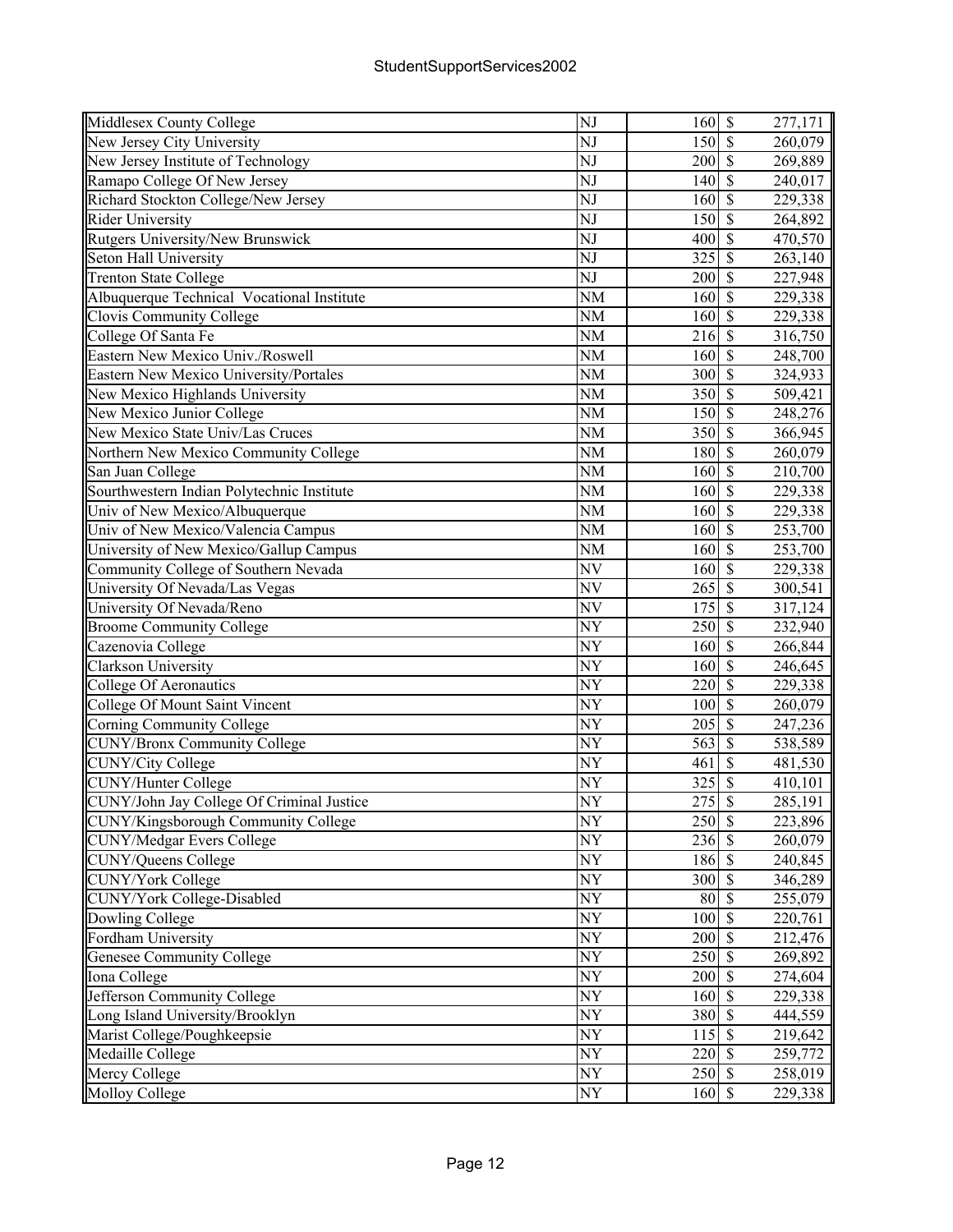| Monroe Community College                                       | NY                     | 250                      | $\mathbb{S}$             | 234,035 |
|----------------------------------------------------------------|------------------------|--------------------------|--------------------------|---------|
| Nassau Cmty College-Disable                                    | NY                     | 395                      | $\mathcal{S}$            | 347,136 |
| Orange County Community College/Middletown                     | NY                     | 232                      | $\overline{\mathcal{S}}$ | 238,993 |
| Polytechnic University                                         | NY                     | 250                      | $\mathcal{S}$            | 332,368 |
| Queensborough Community College                                | NY                     | 105                      | $\mathcal{S}$            | 264,171 |
| Rochester Institute Of Technology                              | NY                     | 250                      | $\overline{\mathcal{S}}$ | 248,724 |
| Schenectady County Community College                           | NY                     | 175                      | $\mathcal{S}$            | 260,079 |
| <b>Suffolk County Community College</b>                        | NY                     | 250                      | $\overline{\mathcal{S}}$ | 260,079 |
| SUNY/Albany                                                    | $\overline{NY}$        | 160                      | $\overline{\mathcal{S}}$ | 229,338 |
| SUNY/Binghamton University                                     | NY                     | 525                      | $\overline{\mathcal{S}}$ | 334,784 |
| SUNY/Brockport                                                 | NY                     | 250                      | $\overline{\mathcal{S}}$ | 292,273 |
| SUNY/Buffalo State College                                     | $\overline{NY}$        | 185                      | $\overline{\mathcal{S}}$ | 263,019 |
| SUNY/Buffalo University                                        | NY                     | 275                      | $\overline{\mathcal{S}}$ | 239,462 |
| SUNY/College at Potsdam                                        | NY                     | 200                      | $\mathcal{S}$            | 253,344 |
| SUNY/College Of Technology/Canton                              | NY                     | 216                      | $\mathcal{S}$            | 240,554 |
| <b>SUNY/New Paltz</b>                                          | NY                     | 500                      | $\mathcal{S}$            | 379,151 |
| SUNY/Plattsburgh                                               | NY                     | 375                      | $\mathcal{S}$            | 474,010 |
| <b>SUNY/Rockland Community College</b>                         | NY                     | 160                      | $\overline{\mathcal{S}}$ | 210,700 |
| <b>SUNY/Ulster County Community College</b>                    | NY                     | 210                      | $\overline{\mathcal{S}}$ | 269,211 |
| <b>Syracuse University</b>                                     | NY                     | 350                      | $\overline{\mathcal{S}}$ | 318,539 |
| Westchester Community College                                  | NY                     | 160                      | $\overline{\mathcal{S}}$ | 229,338 |
| Agricultural Technical Institute/Wooster                       | <b>OH</b>              | 206                      | $\overline{\mathcal{S}}$ | 277,584 |
| Bowling Green State University                                 | <b>OH</b>              | 450                      | $\overline{\mathcal{S}}$ | 519,254 |
| Central State University                                       | <b>OH</b>              | 250                      | $\overline{\mathcal{S}}$ | 337,571 |
| Cincinnati State Technical & Community College                 | <b>OH</b>              | 180                      | $\overline{\mathcal{S}}$ |         |
|                                                                | <b>OH</b>              | 160                      | $\overline{\mathcal{S}}$ | 260,079 |
| <b>Clark State Community College</b>                           | <b>OH</b>              | 685                      | $\mathcal{S}$            | 229,338 |
| Cleveland State University<br>Columbus State Community College | <b>OH</b>              | 160                      | $\overline{\mathcal{S}}$ | 476,199 |
|                                                                |                        |                          | $\mathbf S$              | 229,338 |
| Cuyahoga Cmty College/Disabled/Metro East West                 | <b>OH</b><br><b>OH</b> | 226                      | $\mathcal{S}$            | 277,989 |
| Cuyahoga Cmty College/Metro                                    |                        | 196                      | $\overline{\mathcal{S}}$ | 269,892 |
| David N. Myers College/Downtown                                | OH                     | 275                      | $\mathcal{S}$            | 262,289 |
| Hocking College/ Main & Perry                                  | <b>OH</b>              | 150                      | $\overline{\mathcal{S}}$ | 260,079 |
| Kent State University                                          | <b>OH</b><br><b>OH</b> | 300                      | $\overline{\mathcal{S}}$ | 406,598 |
| Lourdes College                                                |                        | 130                      | $\overline{\mathcal{S}}$ | 250,972 |
| Oberlin College                                                | <b>OH</b>              | 175                      |                          | 296,192 |
| Ohio University/Athens                                         | <b>OH</b>              | 275S                     |                          | 290,582 |
| Shawnee State University                                       | <b>OH</b>              | 170 \$                   | $\overline{\mathcal{S}}$ | 269,892 |
| <b>Sinclair Community College</b>                              | OH                     | 150                      |                          | 260,079 |
| University of Cincinnati                                       | <b>OH</b>              | 160                      | $\mathcal{S}$            | 229,338 |
| University of Toledo                                           | <b>OH</b>              | 160                      | $\mathbf{\hat{s}}$       | 200,700 |
| <b>Washington State Community College</b>                      | <b>OH</b>              | 175                      | $\mathcal{S}$            | 269,894 |
| Xavier University                                              | <b>OH</b>              | 160                      | $\mathcal{S}$            | 210,700 |
| <b>Bacone College</b>                                          | <b>OK</b>              | 140                      | $\overline{\mathcal{S}}$ | 260,079 |
| Cameron University                                             | OK                     | 221                      | $\mathcal{S}$            | 355,660 |
| Carl Albert State College/ Poteau And Sallisaw                 | OK                     | 282                      | $\overline{\mathcal{S}}$ | 383,539 |
| Connors State College                                          | OK                     | 160                      | $\overline{\mathcal{S}}$ | 229,338 |
| <b>East Central University</b>                                 | OK                     | 255                      | $\overline{\mathcal{S}}$ | 385,723 |
| Eastern Oklahoma State                                         | OK                     | 150                      | $\overline{\mathcal{S}}$ | 255,079 |
| Langston University                                            | OK                     | 250                      | $\overline{\mathcal{S}}$ | 467,094 |
| Murray State College                                           | OK                     | 275                      | $\sqrt{S}$               | 321,722 |
| Northeastern Oklahoma A&M College                              | OK                     | $160\overline{\text{S}}$ |                          | 229,338 |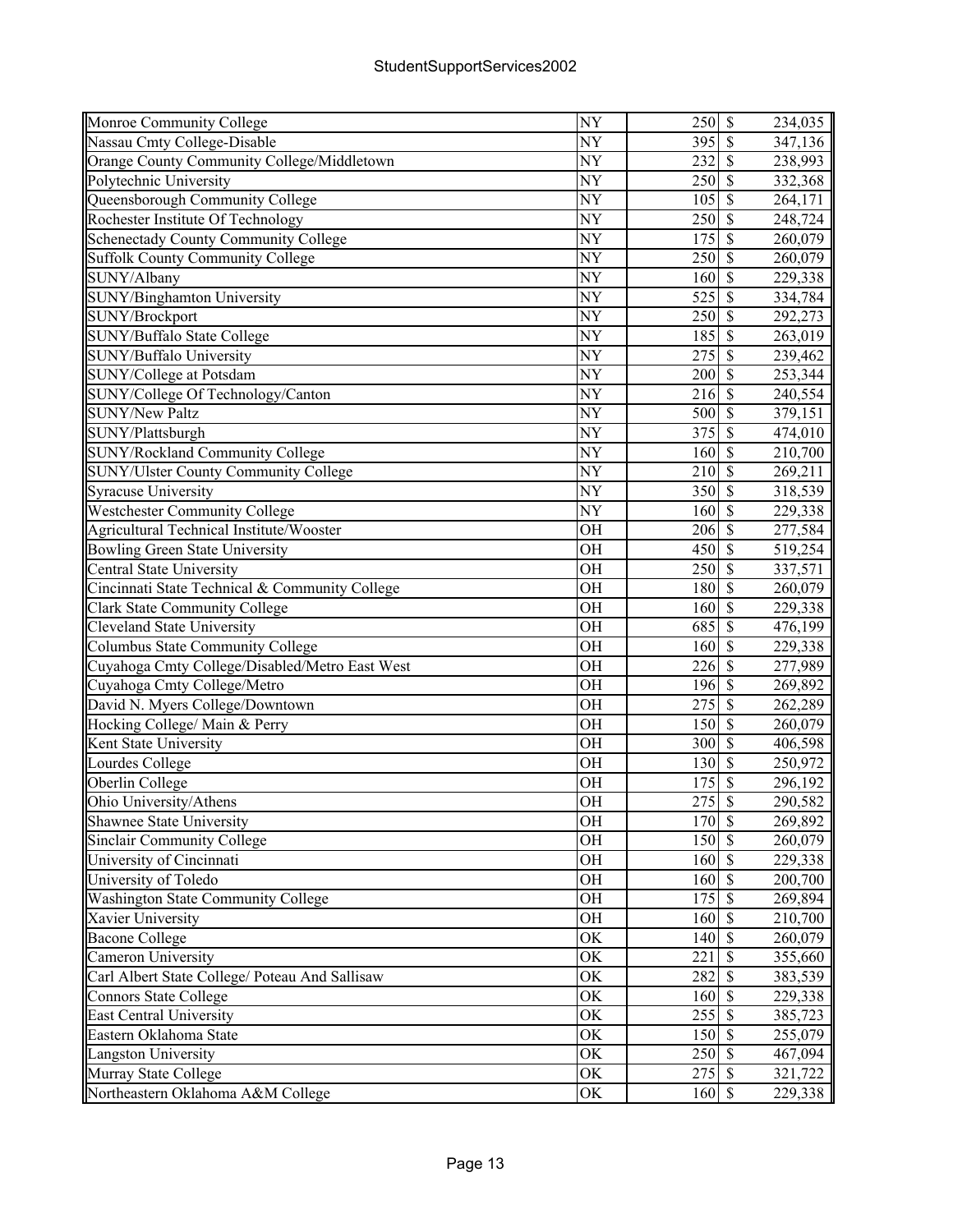| Northeastern State University               | OK              | 175              | $\mathbb{S}$             | 266,580 |
|---------------------------------------------|-----------------|------------------|--------------------------|---------|
| Oklahoma State University                   | OK              | 180              | $\mathcal{S}$            | 268,674 |
| Redlands Community College                  | OK              | 200              | $\mathcal{S}$            | 246,308 |
| Rogers State College                        | OK              | 300              | $\mathcal{S}$            | 340,212 |
| Seminole State College                      | OK              | 160              | $\overline{\mathcal{S}}$ | 229,338 |
| Southeastern Oklahoma State University      | OK              | 300              | $\overline{\mathcal{S}}$ | 317,724 |
| Southern Nazarene University                | OK              | 160              | $\overline{\mathcal{S}}$ | 210,700 |
| St Gregory's University                     | OK              | 160              | $\overline{\mathbf{S}}$  | 229,338 |
| University of Cenral Oklahoma               | OK              | 160              | $\overline{\mathcal{S}}$ | 210,700 |
| University Of Oklahoma/ Norman              | OK              | 410              | $\overline{\mathcal{S}}$ | 397,780 |
| Western Oklahoma State College              | OK              | 160              | $\overline{\mathcal{S}}$ | 229,338 |
| <b>Blue Mountain Community College</b>      | <b>OR</b>       | 160              | $\overline{\mathcal{S}}$ | 214,856 |
| Chemeketa Cmty College/Disabled             | <b>OR</b>       | 160              | $\overline{\mathcal{S}}$ | 204,242 |
| Chemeketa Cmty College/Salem                | <b>OR</b>       | 110              | $\mathcal{S}$            | 247,458 |
| <b>Clatsop Community College</b>            | <b>OR</b>       | 150              | $\mathcal{S}$            | 264,928 |
| Lane Community College                      | <b>OR</b>       | 175              | $\mathbf S$              | 232,948 |
| Mt. Hood Community College                  | <b>OR</b>       | 160              | $\mathcal{S}$            | 229,338 |
| Oregon Institute of Technology              | <b>OR</b>       | 160              | $\overline{\mathcal{S}}$ | 229,338 |
| Oregon State University                     | <b>OR</b>       | 160              | $\overline{\mathcal{S}}$ | 229,338 |
| Portland Cmty College/Sylvania              | <b>OR</b>       | 160              | $\overline{\mathcal{S}}$ | 229,338 |
| Portland State University                   | <b>OR</b>       | $\overline{265}$ | $\overline{\mathcal{S}}$ | 329,882 |
| Rogue Community College                     | <b>OR</b>       | 160              | $\overline{\mathcal{S}}$ | 229,338 |
| Southern Oregon State College               | <b>OR</b>       | 180              | $\overline{\mathcal{S}}$ | 247,837 |
| Southwestern Oregon Community College       | <b>OR</b>       | 155              | $\overline{\mathcal{S}}$ | 264,925 |
| <b>Umpqua Community College</b>             | <b>OR</b>       | 150              | $\overline{\mathcal{S}}$ | 244,183 |
| University Of Oregon                        | <b>OR</b>       | 340              | $\overline{\mathcal{S}}$ | 498,025 |
| <b>Western Oregon University</b>            | <b>OR</b>       | 206              | $\mathcal{S}$            | 304,420 |
| Bloomsburg University of Pennsylvania       | PA              | 150              | $\mathcal{S}$            | 260,079 |
| California University Of Pennsylvania       | PA              | 150              | $\mathcal{S}$            | 263,019 |
| Clarion University Of Pennsylvania          | PA              | 200              | $\overline{\mathcal{S}}$ | 298,731 |
| Community College Of Philadelphia           | PA              | 225              | $\overline{\mathcal{S}}$ | 237,948 |
| <b>Drexel University</b>                    | PA              | 225              | $\overline{\mathcal{S}}$ | 272,286 |
| East Stroudsburg University Of Pennsylvania | PA              | 150              | $\overline{\mathcal{S}}$ | 198,732 |
| Harcum College                              | PA              | 170              | $\overline{\mathcal{S}}$ | 278,152 |
| Hiram G. Andrews Center                     | PA              | 160              | $\overline{\mathcal{S}}$ | 210,700 |
| Kutztown University                         | $\overline{PA}$ | $175$ \$         |                          | 269,897 |
| Lehigh Carbon Community College             | PA              | 160              | $\mathcal{S}$            | 229,338 |
| Lock Haven University Of Pennsylvania       | PA              | 180              | $\overline{\mathcal{S}}$ | 263,019 |
| Peirce College                              | PA              | 165              | $\mathcal{S}$            | 247,074 |
| Pennsylvania College of Technology          | PA              | 160              | $\mathcal{S}$            | 224,845 |
| Pennsylvania Institute Of Technology        | PA              | 180              | $\mathcal{S}$            | 290,548 |
| Pennsylvania State Univ/Mckeesport          | PA              | 145              | $\mathcal{S}$            | 269,405 |
| Pennsylvania State Univ/University Park     | PA              | 180              | $\overline{\mathcal{S}}$ | 264,892 |
| Pennsylvania State Univ/Wilkes-Barre        | PA              | 150              | $\overline{\mathcal{S}}$ | 260,079 |
| Reading Area Community College              | PA              | 250              | $\mathcal{S}$            | 305,896 |
| Seton Hill College                          | PA              | 175              | $\overline{\mathcal{S}}$ | 257,484 |
| Slippery Rock University/Pennsylvania       | PA              | 185              | $\overline{\mathcal{S}}$ | 230,554 |
| Temple University                           | PA              | 175              | $\overline{\mathcal{S}}$ | 270,086 |
| University Of Pennsylvania                  | PA              | 185              | $\overline{\mathcal{S}}$ | 256,768 |
| University Of Pittsburgh                    | PA              | 350              | $\mathcal{S}$            | 363,226 |
| West Chester University                     | PA              | 150              | $\mathcal{S}$            | 232,948 |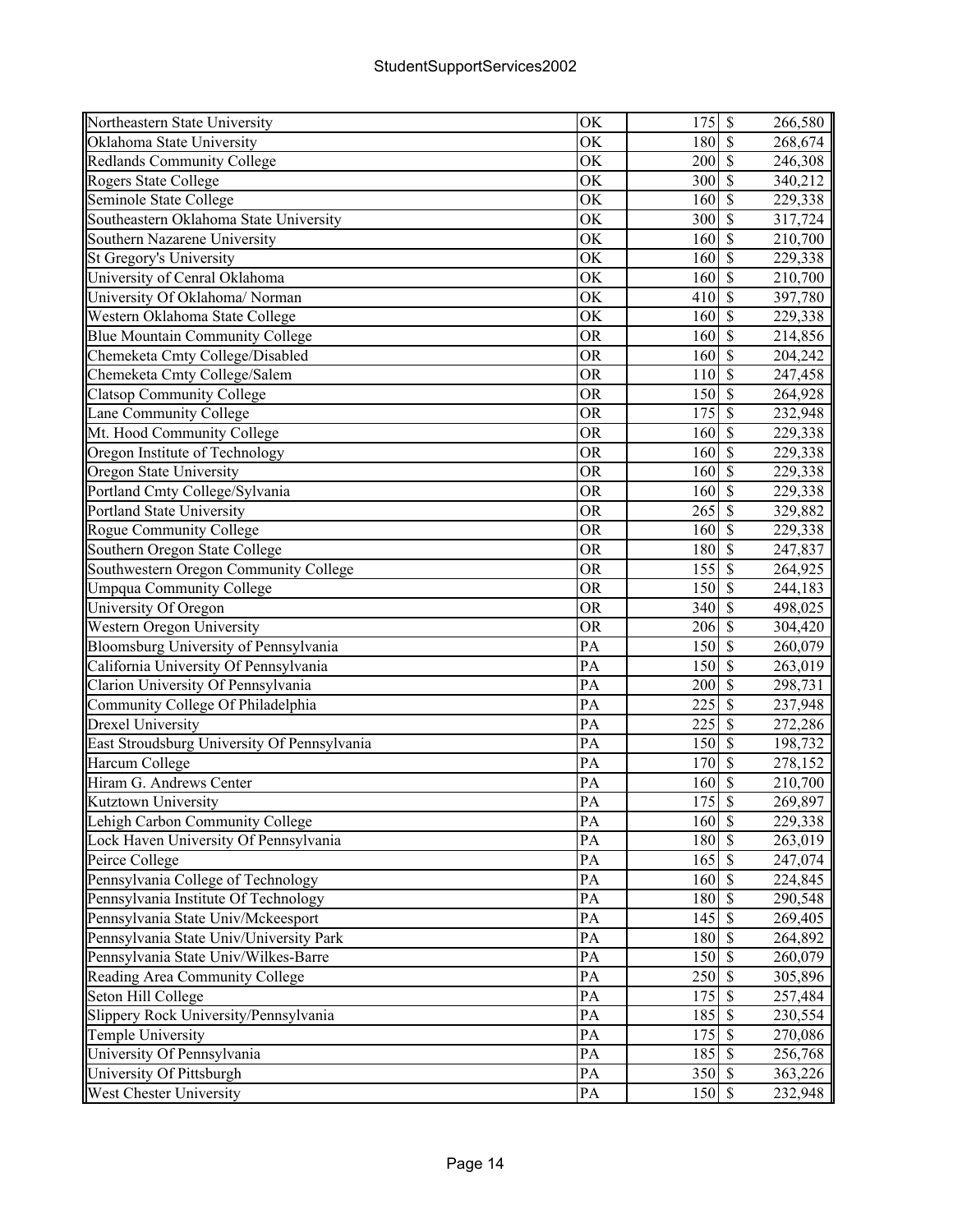| <b>Westmoreland County Community College</b>      | PA              | $225$ \$                    |                          | 249,843 |
|---------------------------------------------------|-----------------|-----------------------------|--------------------------|---------|
| American University Of Puerto Rico                | PR              | 308                         | $\sqrt{s}$               | 297,253 |
| Bayamon Central University                        | PR              | 512                         | $\mathcal{S}$            | 325,772 |
| Caribbean University/ Bayamon                     | PR              | 263                         | $\mathcal{S}$            | 354,828 |
| Carlos Albizu University                          | PR              | 160                         | $\mathcal{S}$            | 229,338 |
| Colegio Universitario Del Este                    | PR              | 384                         | $\mathcal{S}$            | 342,860 |
| Humacao Community College                         | PR              | 232                         | $\overline{\mathcal{S}}$ | 263,019 |
| InterAmerican Univ Of Puerto Rico/ Aguadilla      | PR              | 410                         | $\overline{\mathcal{S}}$ | 449,705 |
| InterAmerican Univ Of Puerto Rico/Arecibo Campus  | PR              | 160                         | $\overline{\mathcal{S}}$ | 229,338 |
| InterAmerican Univ Of Puerto Rico/Bayamon         | PR              | 225                         | $\overline{\mathcal{S}}$ | 263,019 |
| InterAmerican Univ Of Puerto Rico/San German      | PR              | 232                         | $\overline{\mathcal{S}}$ | 269,892 |
| Polytechnica University Of Puerto Rico            | PR              | 225                         | $\overline{\mathcal{S}}$ | 275,170 |
| Pontifical Catholic University Of Puerto Rico     | $\overline{PR}$ | 400                         | $\sqrt{\frac{2}{3}}$     | 469,852 |
| Technological College Of Municipality Of San Juan | PR              | 313                         | $\mathcal{S}$            | 299,443 |
| Univ Of Puerto Rico/Arecibo                       | PR              | $206 \,$ \$                 |                          | 283,733 |
| Univ Of Puerto Rico/Bayamon                       | PR              | 232                         | $\mathcal{S}$            | 269,892 |
| Univ Of Puerto Rico/Carolina                      | PR              | 314                         | $\mathcal{S}$            | 411,588 |
| Univ Of Puerto Rico/Cayey                         | PR              | 375                         | $\mathcal{S}$            | 473,926 |
| Univ Of Puerto Rico/Humacao University College    | PR              | 349                         | $\sqrt{S}$               | 354,336 |
| Univ Of Puerto Rico/Rio Piedras                   | PR              | 400                         | $\overline{\mathcal{S}}$ | 356,286 |
| Universidad Del Turabo                            | PR              | $\overline{257}$            | $\overline{\mathcal{S}}$ | 268,238 |
| Universidad Metropolitana                         | PR              | $\overline{175}$            | $\overline{\mathcal{S}}$ | 264,890 |
| University Of The Sacred Heart                    | PR              | 600                         | $\overline{\mathcal{S}}$ | 524,272 |
| Palau Community College                           | PW              | 175                         | $\overline{\mathcal{S}}$ | 237,948 |
| Community College of Rhode Island                 | <b>RI</b>       | 300                         | $\overline{\mathcal{S}}$ | 303,312 |
| Rhode Island College                              | RI              | 300                         | $\overline{\mathcal{S}}$ | 337,756 |
| Claflin College                                   | SC              | 135                         | $\overline{\mathcal{S}}$ | 260,079 |
| Florence-Darlington Technical College             | <b>SC</b>       | 160                         | $\mathcal{S}$            | 210,700 |
| Greenville Technical College                      | <b>SC</b>       | 350                         | $\mathcal{S}$            | 359,431 |
| Horry Georgetown Technical College                | <b>SC</b>       | 150                         | $\mathcal{S}$            | 260,079 |
| Midlands Technical College/Airport                | <b>SC</b>       | 175                         | $\mathcal{S}$            | 260,079 |
| Morris College                                    | <b>SC</b>       | 175                         | $\sqrt{s}$               | 260,635 |
| Northeastern Technical College                    | SC              | 160                         | $\overline{\mathcal{S}}$ | 257,916 |
| Orangeburg-Calhoun Technical College              | <b>SC</b>       | 150                         | $\sqrt{s}$               | 269,890 |
| <b>Piedmont Technical College</b>                 | SC              | 150                         | $\overline{\mathcal{S}}$ | 263,019 |
| South Carolina State University                   | $\overline{SC}$ | 160S                        |                          | 229,338 |
| Spartanburg Methodist College                     | SC              | 150 \$                      |                          | 263,019 |
| Spartanburg Technical College                     | $\overline{SC}$ | 150                         | $\sqrt{S}$               | 255,603 |
| Technical College Of The Lowcountry               | <b>SC</b>       | 150 \$                      |                          | 255,079 |
| <b>Tri-County Technical College</b>               | SC              | 150S                        |                          | 271,436 |
| <b>Trident Technical College</b>                  | <b>SC</b>       | 200                         | $\mathbb{S}$             | 299,137 |
| Univ Of South Carolina/Beaufort                   | SC              | 150                         | $\mathbf{\hat{S}}$       | 258,521 |
| Univ Of South Carolina/Columbia                   | <b>SC</b>       | 200                         | $\mathcal{S}$            | 308,046 |
| Univ Of South Carolina/Lancaster                  | <b>SC</b>       | 150                         | $\sqrt{s}$               | 237,948 |
| Univ Of South Carolina/Salkehatchie               | SC              | 150S                        |                          | 237,948 |
| Univ Of South Carolina/Spartanburg                | <b>SC</b>       | $150$ $\overline{\text{S}}$ |                          | 260,079 |
| Univ Of South Carolina/Union                      | <b>SC</b>       | 150                         | $\sqrt{s}$               | 237,948 |
| Univ South Carolina/Sumter                        | <b>SC</b>       | 150                         | $\overline{\mathcal{S}}$ | 260,079 |
| Voorhees College                                  | <b>SC</b>       | 200                         | $\overline{\mathcal{S}}$ | 260,079 |
| Williamsburg Technical College                    | <b>SC</b>       | 160S                        |                          | 210,700 |
| York Technical College/Rock Hill                  | <b>SC</b>       | 200 \$                      |                          | 263,007 |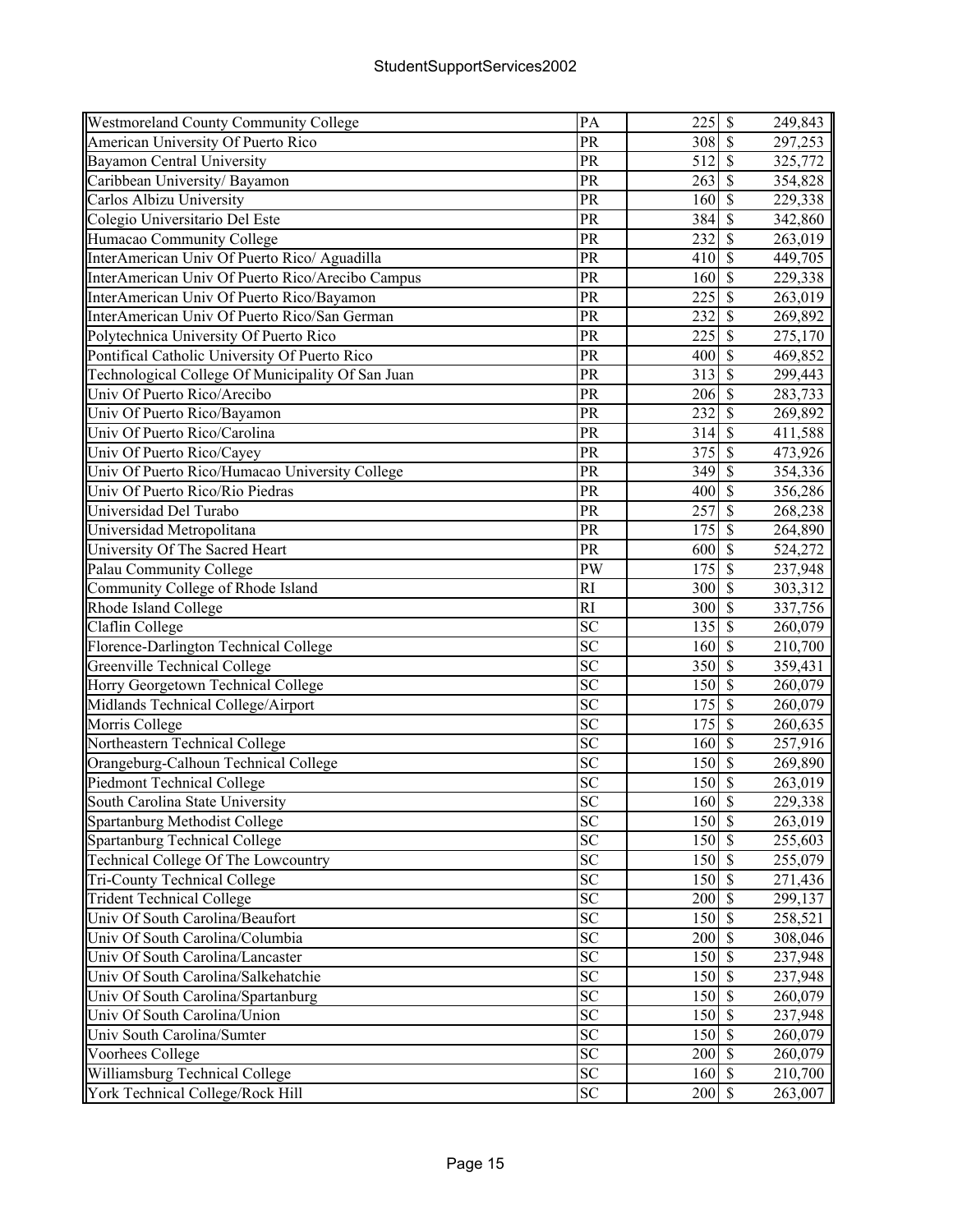| <b>Black Hills State University</b>                | <b>SD</b>       | 160                      | $\boldsymbol{\mathsf{S}}$ | 265,468              |
|----------------------------------------------------|-----------------|--------------------------|---------------------------|----------------------|
| Dakota Wesleyan University                         | <b>SD</b>       | 155                      | $\mathcal{S}$             | 227,953              |
| Northern State University                          | <b>SD</b>       | 150                      | $\mathcal{S}$             | 260,079              |
| Oglala Lakota College                              | <b>SD</b>       | 175                      | $\mathbf S$               | 264,132              |
| Si Tanka Tribal College                            | <b>SD</b>       | 160                      | $\mathcal{S}$             | 210,700              |
| Sinte Gleska University/Mission                    | <b>SD</b>       | 250                      | $\overline{\mathcal{S}}$  | 309,040              |
| Sisseton-Wahpeton Community College                | <b>SD</b>       | 160                      | $\mathcal{S}$             | 229,338              |
| South Dakota State University                      | <b>SD</b>       | 160                      | $\overline{\mathcal{S}}$  | 229,338              |
| University Of South Dakota                         | <b>SD</b>       | 175                      | $\overline{\mathbf{S}}$   | 255,822              |
| Austin Peay State University                       | <b>TN</b>       | 180                      | $\overline{\mathcal{S}}$  | 237,348              |
| Dyersburg State Community College                  | <b>TN</b>       | 185                      | $\overline{\mathcal{S}}$  | 296,596              |
| East Tennessee State University                    | TN              | 225                      | $\overline{\mathcal{S}}$  | 264,892              |
| <b>Fisk University</b>                             | TN              | 160                      | $\overline{\mathcal{S}}$  | 229,338              |
| Hiwassee College                                   | <b>TN</b>       | 155                      | $\mathcal{S}$             | 266,806              |
| Lane College                                       | TN              | 150                      | $\mathcal{S}$             | 263,019              |
| Lemoyne-Owen College                               | TN              | 155                      | $\mathcal{S}$             | 260,079              |
| <b>Lincoln Memorial University</b>                 | <b>TN</b>       | 150                      | $\mathcal{S}$             | 260,079              |
| Martin Methodist College                           | <b>TN</b>       | 150                      | $\overline{\mathcal{S}}$  | $\overline{257,}919$ |
| Middle Tennessee State University                  | <b>TN</b>       | 160                      | $\overline{\mathcal{S}}$  | 229,338              |
| Northeast State Tech Cmty College                  | <b>TN</b>       | 180                      | $\overline{\mathcal{S}}$  | 250,543              |
| Pellissippi State Tech Cmty College                | TN              | 160                      | $\overline{\mathcal{S}}$  | 229,338              |
| Tennessee State University                         | <b>TN</b>       | 175                      | $\overline{\mathcal{S}}$  | 263,019              |
| Tusculum College                                   | <b>TN</b>       | 200                      | $\overline{\mathcal{S}}$  |                      |
|                                                    |                 | 200                      | $\overline{\mathcal{S}}$  | 260,079              |
| Univ Of Tennessee/Chattanooga                      | TN              |                          | $\overline{\mathcal{S}}$  | 263,011              |
| University Of Tennessee/ Knoxville                 | TN              | 250                      | $\overline{\mathcal{S}}$  | 312,410              |
| <b>Abilene Christian University</b>                | TX              | 200                      |                           | 280,214              |
| Alamo Cmty College/San Antonio College             | TX              | 450                      | $\mathcal{S}$             | 410,726              |
| Amarillo College                                   | <b>TX</b>       | 250                      | $\overline{\mathcal{S}}$  | 306,297              |
| Coastal Bend College (formerly Bee County College) | <b>TX</b>       | 200                      | $\mathbf S$               | 255,079              |
| College of the Mainland                            | <b>TX</b>       | 160                      | $\mathcal{S}$             | 229,338              |
| Dallas Cty Cmity College Dist/El Centro College    | <b>TX</b>       | 165                      | $\overline{\mathcal{S}}$  | 260,079              |
| Dallas Cty Cmty College Dist/Brookhaven College    | <b>TX</b>       | 240                      | $\mathcal{S}$             | 264,536              |
| Dallas Cty Cmty College Dist/Cedar Valley College  | TX              | 250                      | $\overline{\mathcal{S}}$  | 278,153              |
| Dallas Cty Cmty College Dist/Richland College      | <b>TX</b>       | 225                      | $\overline{\mathcal{S}}$  | 269,892              |
| Dallas Cty Cmty College/Eastfield                  | <b>TX</b>       | 235                      | $\overline{\mathcal{S}}$  | 279,491              |
| Del Mar College                                    | <b>TX</b>       | 160S                     |                           | 229,338              |
| El Paso Community College                          | <b>TX</b>       | 600                      | $\mathcal{S}$             | 543,646              |
| Frank Phillips College                             | TX              | 160                      | $\overline{\mathcal{S}}$  | 210,700              |
| <b>Galveston College</b>                           | TX              | 150                      | $\mathcal{S}$             | 221,722              |
| <b>Hill College</b>                                | TX              | 175                      | $\mathcal{S}$             | 209,539              |
| Houston Community College System                   | TX              | 200                      | $\mathcal{S}$             | 369,934              |
| Jarvis Christian College                           | <b>TX</b>       | 350                      | $\mathcal{S}$             | 276,372              |
| <b>Kilgore College</b>                             | <b>TX</b>       | 160                      | $\overline{\mathcal{S}}$  | 210,700              |
| <b>Laredo Community College</b>                    | TX              | 300                      | $\mathbf{\$}$             | 240,541              |
| McLennan Community College/Waco                    | <b>TX</b>       | 350                      | $\overline{\mathcal{S}}$  | 296,665              |
| Midland College                                    | <b>TX</b>       | 160                      | $\overline{\mathcal{S}}$  | 229,338              |
| Mountain View College                              | TX              | 160                      | $\overline{\mathcal{S}}$  | 224,021              |
| Navarro College                                    | $\overline{TX}$ | 300                      | $\overline{\mathcal{S}}$  | 348,941              |
| North Central Texas Col/Corinth Campus             | TX              | 160                      | $\overline{\mathcal{S}}$  | 229,338              |
| North Lake College                                 | TX              | 170                      | $\sqrt{S}$                | 278,819              |
| Odessa College                                     | TX              | $150\overline{\text{S}}$ |                           | 260,079              |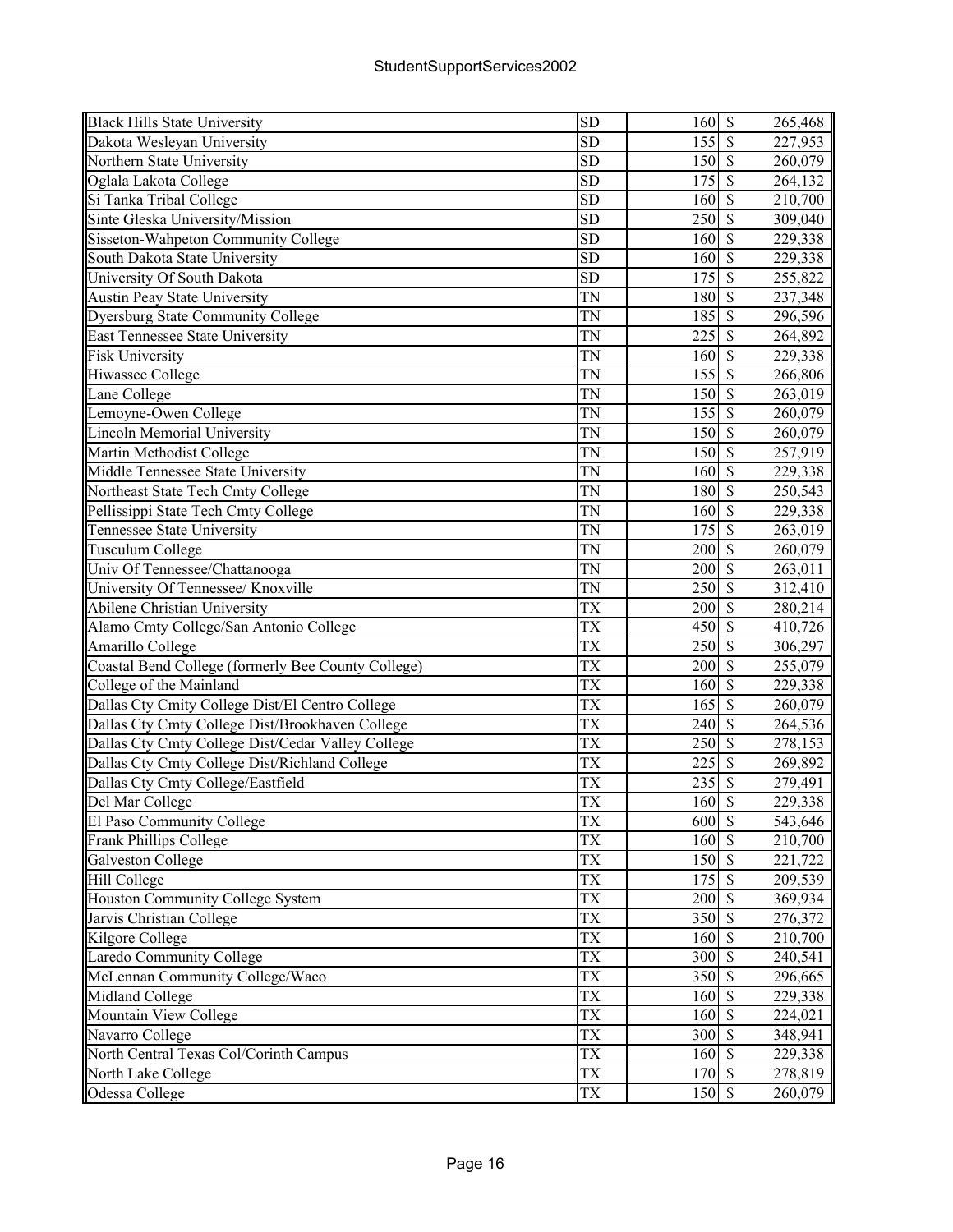| Our Lady Of The Lake University                          | TX                     | 180              | $\overline{\mathcal{S}}$                             | 243,451 |
|----------------------------------------------------------|------------------------|------------------|------------------------------------------------------|---------|
| Palo Alto College                                        | ТX                     | 250              | $\overline{\mathcal{S}}$                             | 269,892 |
| Paul Quinn College                                       | <b>TX</b>              | 150              | $\mathcal{S}$                                        | 238,713 |
| Sam Houston State University                             | TX                     | 160              | $\mathcal{S}$                                        | 229,338 |
| San Jacinto College North                                | <b>TX</b>              | 160              | $\mathcal{S}$                                        | 229,338 |
| South Plains College                                     | TX                     | 160              | $\mathcal{S}$                                        | 229,338 |
| Southwest Texas Junior College                           | <b>TX</b>              | 300              | $\overline{\mathcal{S}}$                             | 282,802 |
| Southwest Texas State University                         | TX                     | 222              | $\overline{\mathbf{s}}$                              | 263,019 |
| Southwestern Christian College                           | TX                     | 160              | $\overline{\mathcal{S}}$                             | 229,338 |
| Tarrant Community Junior College/Northwest South         | <b>TX</b>              | $\overline{165}$ | $\overline{\mathcal{S}}$                             | 260,079 |
| Temple University                                        | <b>TX</b>              | 160              | $\overline{\mathcal{S}}$                             | 217,298 |
| Texarkana College                                        | $\overline{\text{TX}}$ | 225              | $\overline{\mathcal{S}}$                             | 245,628 |
| Texas A & M Univ/Commerce                                | TX                     | 425              | $\overline{\mathcal{S}}$                             | 479,500 |
| Texas A & M Univ/Kingsville                              | TX                     | 240              | $\overline{\mathcal{S}}$                             | 268,490 |
| Texas A&M International University                       | TX                     | 160              | $\mathcal{S}$                                        | 229,338 |
| Texas A&M University-Corpus Christi                      | TX                     | 160              | $\mathcal{S}$                                        | 229,338 |
| Texas Christian University                               | TX                     | 150              | $\mathcal{S}$                                        | 237,948 |
|                                                          | TX                     | 160              | $\mathcal{S}$                                        |         |
| <b>Texas College</b><br><b>Texas Southern University</b> | <b>TX</b>              | 250              | $\overline{\mathcal{S}}$                             | 229,338 |
|                                                          |                        |                  |                                                      | 301,324 |
| Trinity Valley Community College/Henderson               | TX                     | 350              | $\overline{\mathcal{S}}$<br>$\overline{\mathcal{S}}$ | 291,266 |
| <b>Tyler Junior College</b>                              | <b>TX</b>              | 200              |                                                      | 228,757 |
| Univ Of Texas/Arlington                                  | TX                     | 300              | $\overline{\mathcal{S}}$                             | 333,524 |
| Univ of Texas/Austin                                     | TX                     | 160              | $\overline{\mathcal{S}}$                             | 200,700 |
| Univ Of Texas/Brownsville                                | <b>TX</b>              | 225              | $\overline{\mathcal{S}}$                             | 269,892 |
| Univ Of Texas/El Paso                                    | <b>TX</b>              | 200              | $\overline{\mathcal{S}}$                             | 269,185 |
| Univ Of Texas/Pan American                               | TX                     | 350              | $\overline{\mathcal{S}}$                             | 482,070 |
| University Of Houston                                    | TX                     | 215              | $\overline{\mathcal{S}}$                             | 278,080 |
| University Of North Texas                                | <b>TX</b>              | 250              | $\mathcal{S}$                                        | 316,788 |
| University of the Incarnate Word                         | TX                     | 160              | $\mathbf S$                                          | 229,338 |
| Victoria County Junior College District                  | <b>TX</b>              | 160              | $\mathcal{S}$                                        | 229,338 |
| Weatherford College                                      | TX                     | 160              | $\mathcal{S}$                                        | 229,338 |
| West Texas A & M University                              | <b>TX</b>              | 275              | $\overline{\mathcal{S}}$                             | 332,385 |
| <b>Wiley College</b>                                     | TX                     | 220              | $\overline{\mathcal{S}}$                             | 255,079 |
| College of Eastern Utah/ Price Campus                    | UT                     | 160              | $\mathcal{S}$                                        | 253,700 |
| College Of Eastern Utah/ San Juan Campus                 | UT                     | 206              | $\overline{\mathcal{S}}$                             | 318,080 |
| Dixie College                                            | UT                     | 200              | $\overline{\mathcal{S}}$                             | 285,253 |
| Salt Lake Community College/Redwood Road                 | UT                     | 175              | $\boldsymbol{\mathsf{S}}$                            | 289,054 |
| <b>Snow College</b>                                      | UT                     | 200              | $\overline{\mathcal{S}}$                             | 314,032 |
| Southern Utah University                                 | UT                     | 150              | $\overline{\mathcal{S}}$                             | 258,019 |
| University Of Utah                                       | UT                     | 225              | $\mathcal{S}$                                        | 304,397 |
| Utah State Univ/Logan                                    | UT                     | 190              | $\mathcal{S}$                                        | 264,892 |
| <b>Utah Valley State College</b>                         | UT                     | 150              | $\mathcal{S}$                                        | 260,079 |
| Weber State University                                   | UT                     | 320              | $\mathbf{\hat{s}}$                                   | 368,467 |
| Dabney S. Lancaster Community College                    | <b>VA</b>              | 250              | $\overline{\mathcal{S}}$                             | 266,708 |
| Hampton University                                       | VA                     | 180              | $\mathbf{\$}$                                        | 264,892 |
| Lord Fairfax Community College                           | VA                     | 160              | $\overline{\mathcal{S}}$                             | 229,338 |
| Mountain Empire Cmty College                             | <b>VA</b>              | 175              | $\overline{\mathcal{S}}$                             | 267,329 |
| Norfolk State University                                 | VA                     | 400              | $\overline{\mathcal{S}}$                             | 386,138 |
| Old Dominion University                                  | VA                     | 200              | $\overline{\mathcal{S}}$                             | 291,321 |
| Patrick Henry Community College                          | <b>VA</b>              | 225              | $\overline{\mathcal{S}}$                             | 288,189 |
| Paul D. Camp Community College                           | VA                     | 200              | $\overline{\mathcal{S}}$                             | 246,645 |
|                                                          |                        |                  |                                                      |         |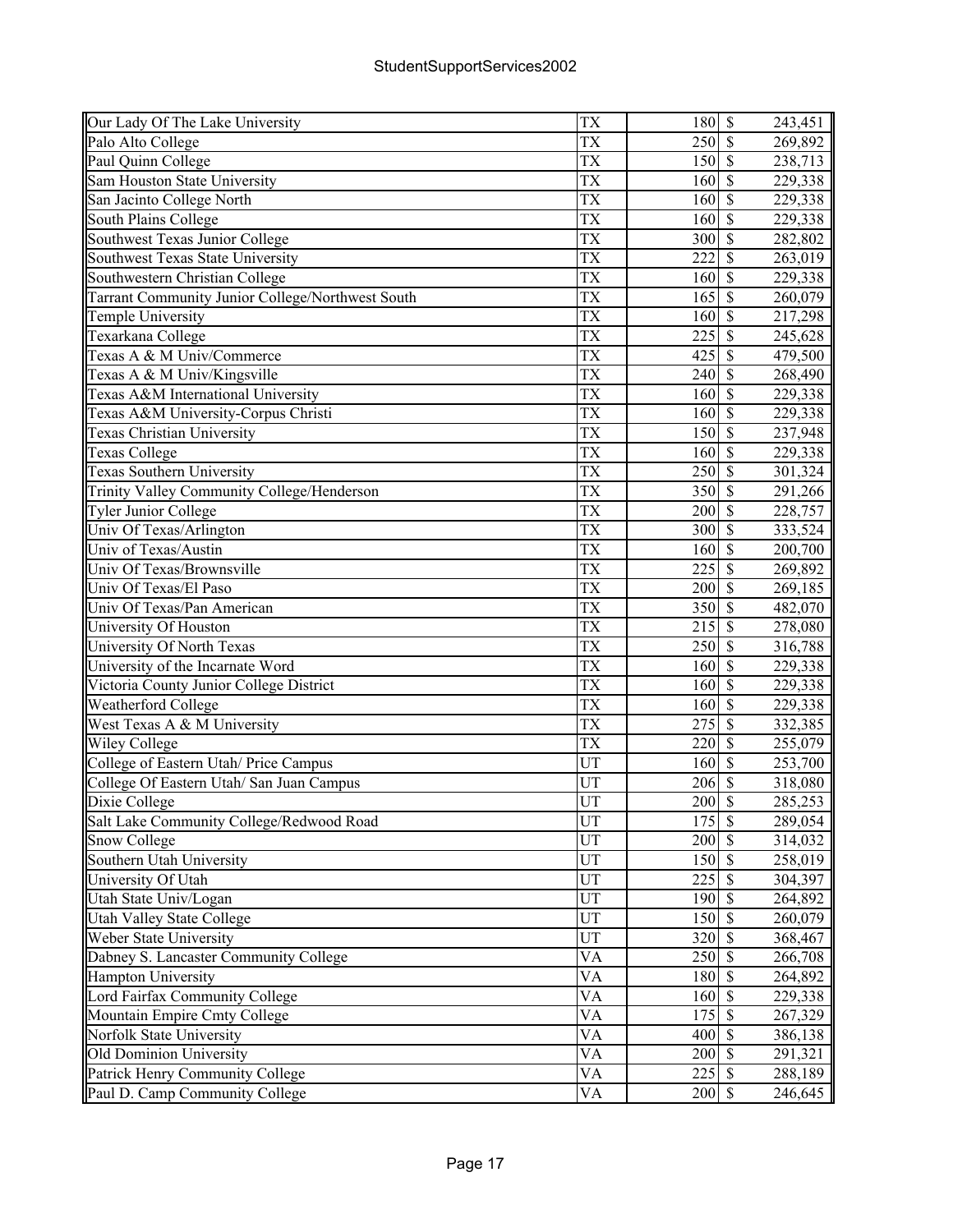| Radford University                           | VA                     | 150S                                               |                                                      | 264,895 |
|----------------------------------------------|------------------------|----------------------------------------------------|------------------------------------------------------|---------|
| Rappahannock Community College               | VA                     | 175                                                | $\mathcal{S}$                                        | 266,072 |
| Southwest Virginia Community College         | VA                     | 300                                                | $\mathcal{S}$                                        | 339,931 |
| <b>Tidewater Community College</b>           | VA                     | 180                                                | $\mathcal{S}$                                        | 260,079 |
| University of Virginia/Wise                  | VA                     | 175                                                | $\overline{\mathcal{S}}$                             | 263,019 |
| Virginia Highlands Community College         | VA                     | 200                                                | $\overline{\mathcal{S}}$                             | 331,402 |
| Virginia State University/Petersburg         | VA                     | 150                                                | $\overline{\mathcal{S}}$                             | 295,724 |
| Virginia Western Community College           | $\overline{\text{VA}}$ | 250                                                | $\overline{\mathcal{S}}$                             | 259,807 |
| Wytheville Community College                 | VA                     | 235                                                | $\overline{\mathcal{S}}$                             | 346,249 |
| <b>Castleton State College</b>               | VT                     | 230                                                | $\overline{\mathcal{S}}$                             | 264,893 |
| <b>Community College Of Vermont</b>          | $\overline{\text{VT}}$ | 200                                                | $\overline{\mathcal{S}}$                             | 318,271 |
| Johnson State College                        | VT                     | 235                                                | $\overline{\mathcal{S}}$                             | 356,539 |
| <b>Lyndon State College</b>                  | $\overline{\text{VT}}$ | 190                                                | $\overline{\mathcal{S}}$                             | 258,490 |
| Southern Vermont College                     | VT                     | 224                                                | $\mathcal{S}$                                        | 253,939 |
| University Of Vermont/Burlington             | VT                     | 225                                                | $\mathcal{S}$                                        | 286,235 |
| Vermont Technical College                    | $V\bar{T}$             | 170                                                | $\mathcal{S}$                                        | 264,273 |
| <b>Bellevue Community College</b>            | WA                     | 160                                                | $\mathcal{S}$                                        | 229,338 |
| <b>Big Bend Community College</b>            | WA                     | 158                                                | $\sqrt{\frac{2}{\pi}}$                               | 260,079 |
| Central Washington University/ Ellensburg    | WA                     | 200                                                | $\overline{\mathcal{S}}$                             | 260,079 |
|                                              |                        |                                                    | $\overline{\mathcal{S}}$                             |         |
| Centralia College                            | WA                     | 210                                                | $\overline{\mathcal{S}}$                             | 295,767 |
| Columbia Basin College                       | WA                     | 200                                                |                                                      | 269,588 |
| Eastern Washington University/Cheney         | WA                     | 300                                                | $\overline{\mathcal{S}}$<br>$\overline{\mathcal{S}}$ | 365,058 |
| <b>Everett Community College</b>             | <b>WA</b>              | 210                                                |                                                      | 317,930 |
| Evergreen State College/Olympia & Tacoma     | $\overline{\text{WA}}$ | 180                                                | $\overline{\mathcal{S}}$                             | 277,309 |
| <b>Green River Community College</b>         | WA                     | 200                                                | $\overline{\mathcal{S}}$                             | 269,892 |
| Lower Columbia College                       | WA                     | 210                                                | $\mathcal{S}$                                        | 330,473 |
| Northwest Indian College                     | WA                     | 150                                                | $\mathcal{S}$                                        | 260,480 |
| Pierce College At Fort Steilacoom            | WA                     | 160                                                | $\mathcal{S}$                                        | 210,700 |
| <b>Seattle Central Community College</b>     | WA                     | 350                                                | $\mathcal{S}$                                        | 485,814 |
| <b>Skagit Valley College</b>                 | WA                     | 210                                                | $\overline{\mathcal{S}}$                             | 311,696 |
| South Seattle Community College              | $\overline{\text{WA}}$ | 175                                                | $\overline{\mathcal{S}}$                             | 272,648 |
| <b>Tacoma Community College</b>              | WA                     | 180                                                | $\mathcal{S}$                                        | 255,079 |
| University Of Washington                     | <b>WA</b>              | 300                                                | $\overline{\mathcal{S}}$                             | 403,385 |
| Walla Walla Community College                | $\overline{\text{WA}}$ | 232                                                | $\overline{\mathcal{S}}$                             | 366,886 |
| <b>Washington State University</b>           | WA                     | 160                                                | $\overline{\mathcal{S}}$                             | 210,700 |
| <b>Yakima Valley Community College</b>       | $\overline{\text{WA}}$ | $200 \text{ s}$                                    |                                                      | 273,207 |
| <b>Beloit College</b>                        | WI                     | $125$ \$                                           |                                                      | 260,079 |
| College of Menominee Nation                  | WI                     | 160S                                               |                                                      | 210,700 |
| Lac Courte Oreilles Ojibwa Community College | WI                     | 150 \$                                             |                                                      | 257,914 |
| Marquette University                         | WI                     | 280                                                | $\mathbf{\hat{S}}$                                   | 463,180 |
| Milwaukee School Of Engineering              | WI                     | 125                                                | \$                                                   | 224,338 |
| Northcentral Technical College               | WI                     | 160                                                | $\mathbf{\hat{s}}$                                   | 229,338 |
| <b>Ripon College</b>                         | WI                     | $115$ \$                                           |                                                      | 237,948 |
| Univ Of Wisconsin/Baraboo Rock Waukesha      | WI                     | $425 \overline{\smash{)}\, \overline{\smash{)}}\,$ |                                                      | 501,746 |
| Univ of Wisconsin/Disabled/Stout             | WI                     | 160S                                               |                                                      | 229,338 |
| Univ Of Wisconsin/Eau Claire                 | WI                     | 300                                                | $\overline{\mathcal{S}}$                             | 342,972 |
| Univ Of Wisconsin/Green Bay                  | WI                     | 225                                                | $\overline{\mathcal{S}}$                             | 355,880 |
| Univ Of Wisconsin/La Crosse                  | WI                     | 400                                                | $\sqrt{S}$                                           | 347,316 |
| Univ Of Wisconsin/Madison                    | WI                     | 257                                                | $\sqrt{S}$                                           | 264,892 |
| Univ Of Wisconsin/Oshkosh                    | WI                     | $275$ \$                                           |                                                      | 349,427 |
| Univ Of Wisconsin/Parkside                   | WI                     | 150 \$                                             |                                                      | 268,463 |